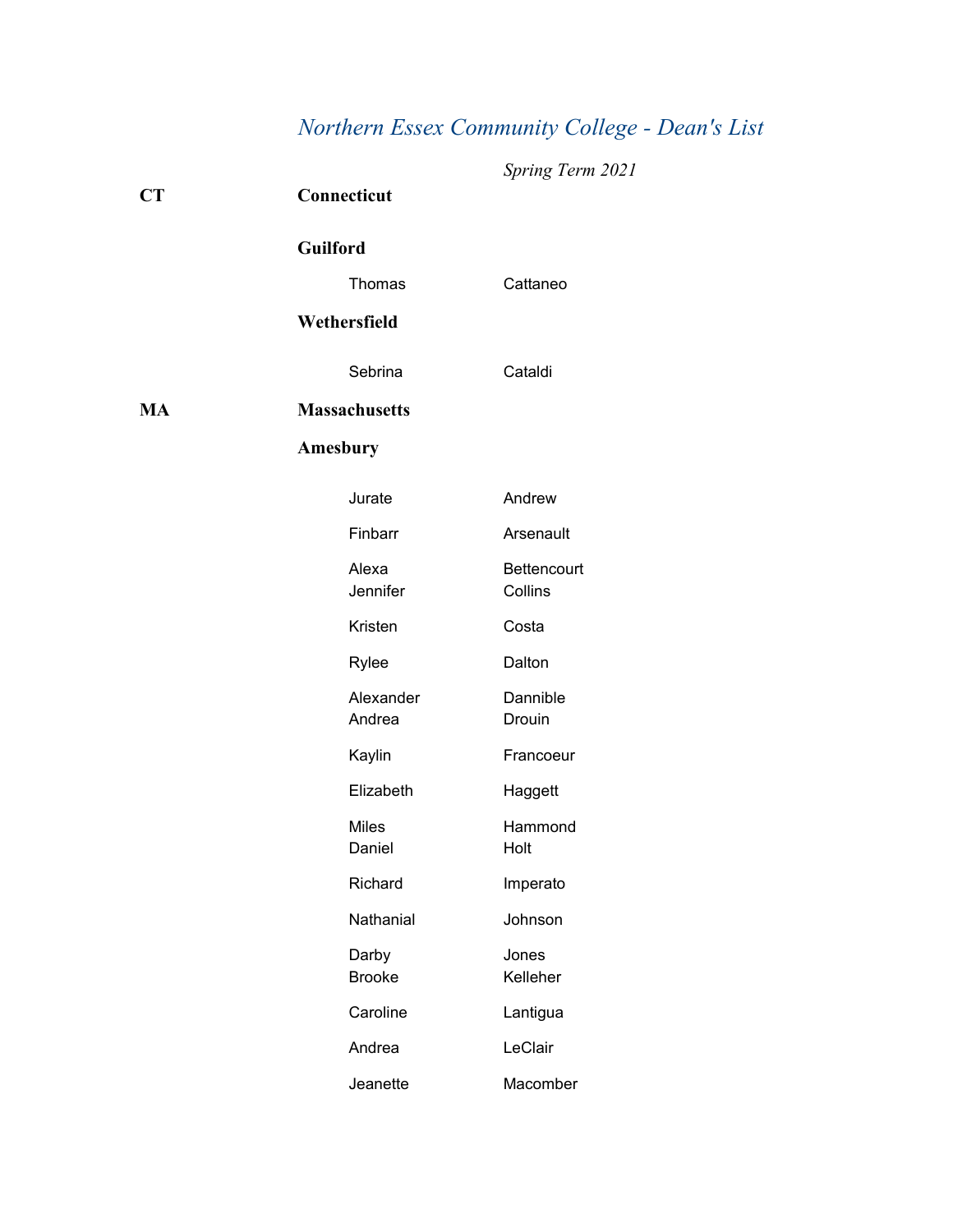| Emily             | Nash                |
|-------------------|---------------------|
| Robin             | Orr                 |
| Lisa<br>Samantha  | Papkey<br>Patterson |
| Mary              | Person              |
| Sophie            | <b>Rokosz</b>       |
| William           | Scione              |
| Joshua<br>Roselys | Silva<br>Silva      |
| Jeffrey           | Solimine            |
| Anna<br>Linda     | Tzizik<br>Weeks     |

## **Andover**

| Lena                 | Bootman            |
|----------------------|--------------------|
| Niam<br>Kristina     | Chopra<br>Cloutier |
| Meredith             | Dunlavey           |
| Trung                | Duong              |
| Kristina<br>lan      | Gerroir<br>Greaves |
| Chaz                 | Hullinger          |
| Jaden                | Johnson            |
| Yesenia<br>Alexandra | Lopez<br>Mattor    |
| Quincy               | Mattor             |
| Irwin                | Mburu              |
| Thomas<br>Tamir      | Moeller<br>Mohamed |
| Kavvanah             | O'Connor           |
| Leah                 | Organisciak        |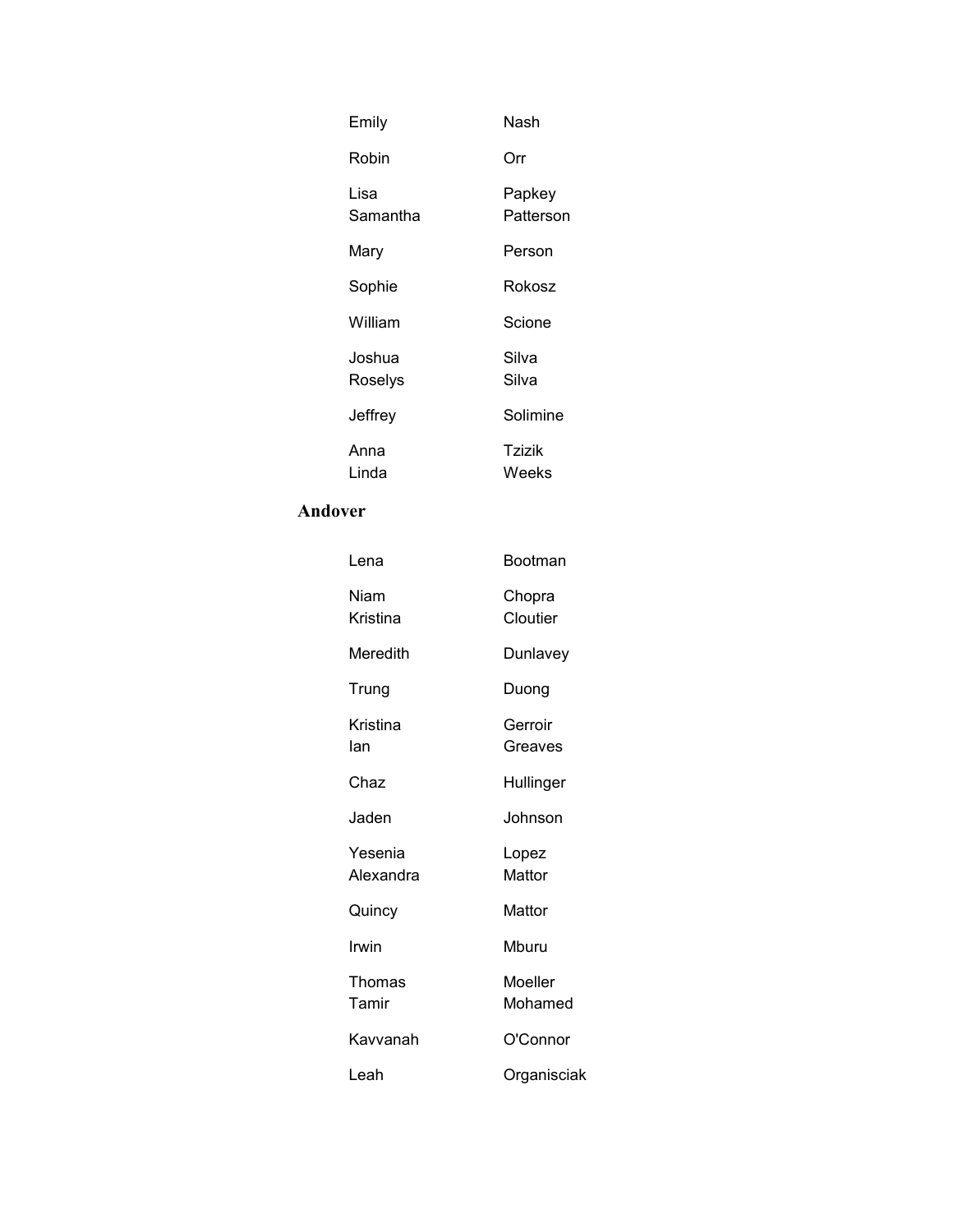| Ashley<br>Lisa           | Parvin<br>Pasho  |
|--------------------------|------------------|
| Lizaida                  | Paulino Frias    |
| Eric                     | Pechinsky        |
| Constantine<br>Mirabella | Photis<br>Platt  |
| Victoria                 | Platt            |
| Matthew                  | Sherman          |
| Michael                  | VanCampen        |
| Jordan<br><b>Auburn</b>  | Wolfgang         |
| Dakota                   | Gillette         |
| Ayer                     |                  |
| Richard                  | Duong            |
| <b>Bedford</b>           |                  |
| Rachel                   | Donohue          |
| <b>Beverly</b>           |                  |
| Amy                      | <b>Broadbent</b> |
| Raguima                  | Guay             |
| Caitlin                  | Ring             |
| <b>Billerica</b>         |                  |
| Allison                  | Gerokoulis       |
| Margaret                 | Grenon           |
| Jonathan                 | Reinecker        |
| <b>Boxford</b>           |                  |
| Zakaria                  | Mahaba           |
| Suzan                    | Rago             |
| <b>Bradford</b>          |                  |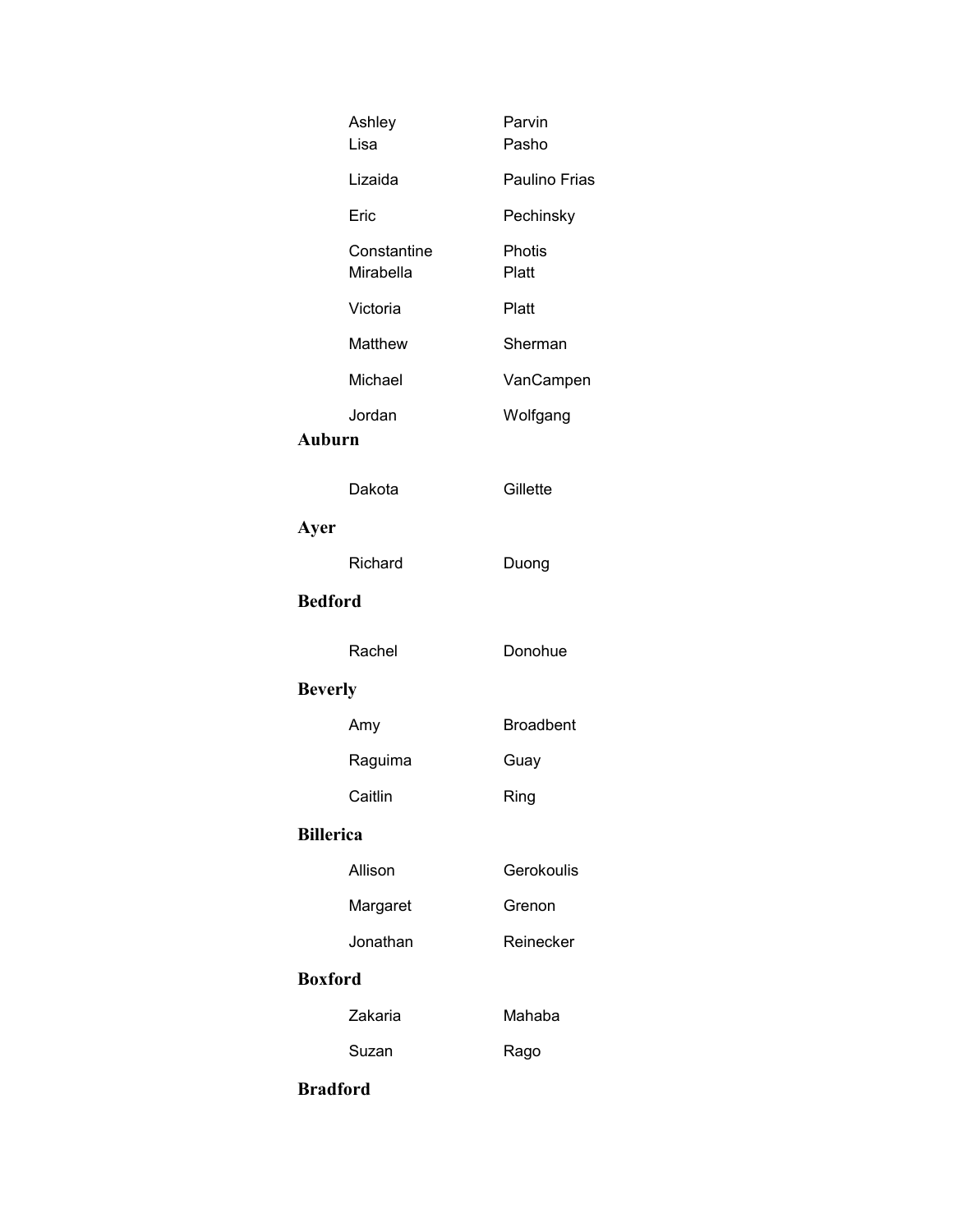| Alexandra<br>Michelle     | Auguste<br><b>Barrett</b>    |
|---------------------------|------------------------------|
| Andrew                    | Benenato                     |
| Madeline                  | <b>Bocuzzo</b>               |
| Laurie<br>Sierra          | <b>Bogrett</b><br>Bourque    |
| David                     | <b>Brickey</b>               |
| Evan                      | Colbert                      |
| Rachel                    | Day                          |
| Casey<br>Maryelyse        | DelDotto<br><b>DesRoches</b> |
| Amy                       | Dickinson                    |
| Jennifer<br><b>Brian</b>  | Hafford<br>Hartford          |
| Nicole                    | Havanidis                    |
| Erin                      | Lynch                        |
| Derek                     | Marczak                      |
| Lynnsey<br><b>Natalie</b> | Molloy<br>Moulison           |
| Karen                     | <b>Stokes</b>                |
| <b>Braintree</b>          |                              |
| Maribeth                  | MacDonald                    |
| <b>Burlington</b>         |                              |
| John                      | Ghio                         |
| Pascale<br><b>Byfield</b> | Percy                        |
| <b>Brandon</b>            | <b>Baletsa</b>               |
| Jessica                   | DeBenedetto                  |
| John                      | Latauskas                    |
|                           |                              |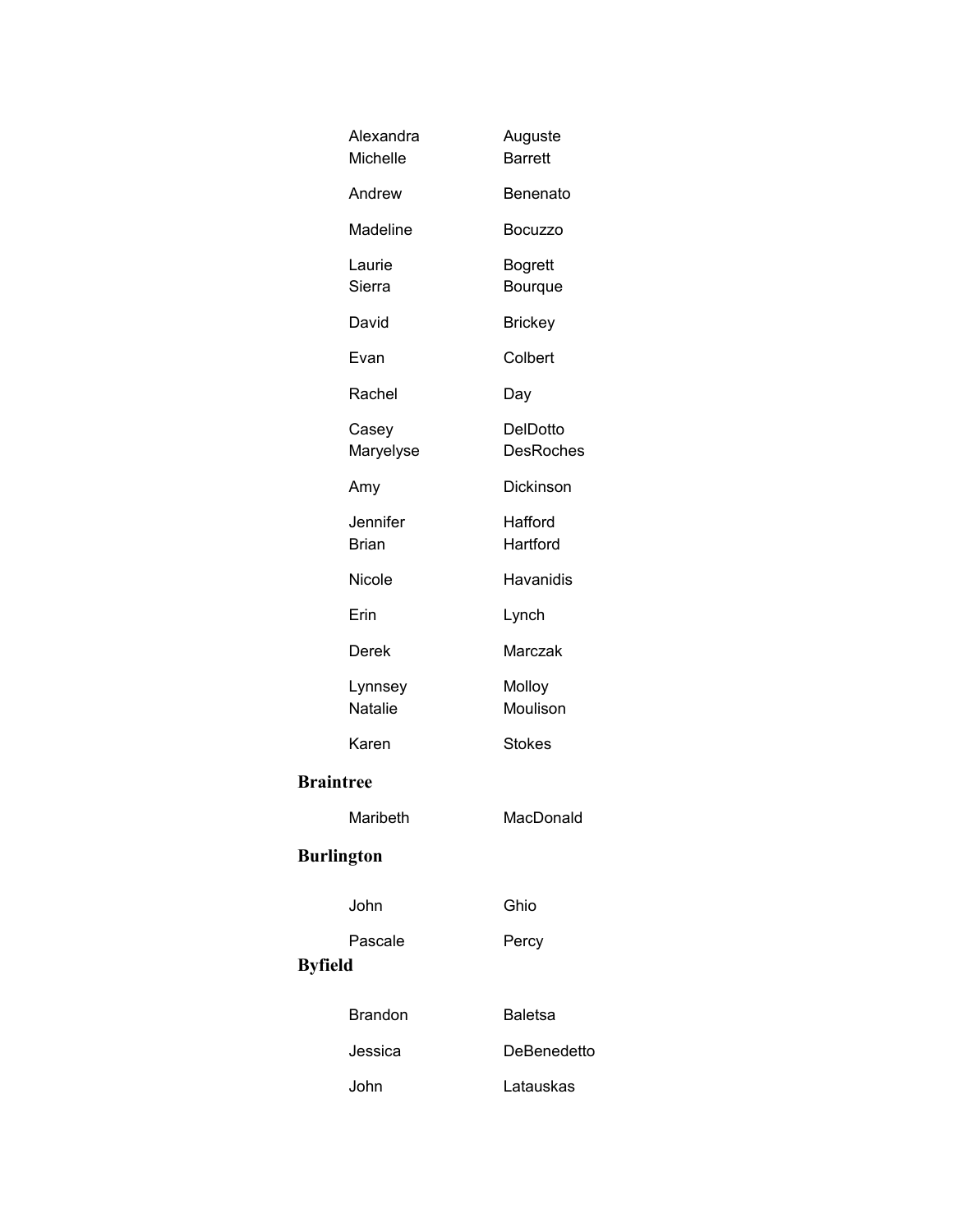| <b>Bridget</b>            | O'Brien                      |
|---------------------------|------------------------------|
| William                   | True                         |
| Cambridge<br>Giulia       | Ciaghi                       |
| <b>Danvers</b>            |                              |
| Jennifer                  | Baylor                       |
| Deanna<br>Janet           | LaRiviere<br>Miringu         |
| Kyle                      | <b>Sherrick</b>              |
| Julie<br><b>Dorcester</b> | Torelli                      |
| Diana                     | Cedant                       |
| <b>Dorchester</b>         |                              |
| Yolanda<br>Carolay        | Siguenza<br><b>Suarez</b>    |
| <b>Dracut</b>             |                              |
| Alexis                    | <b>Bradley</b>               |
| Jessica<br>Emilia         | <b>Brevilia</b><br>Cartagena |
| <b>Brittany</b>           | Conlon                       |
| Christin                  | Costa                        |
| Alysha<br>Elaine          | Gagne<br>Hayes               |
| Tracy                     | Kane                         |
| Jecinta                   | Kariuki                      |
| Bianca<br>Ruth            | Long<br>Muhoro               |
| Samnang                   | San                          |
| Antoinette                | Tengey                       |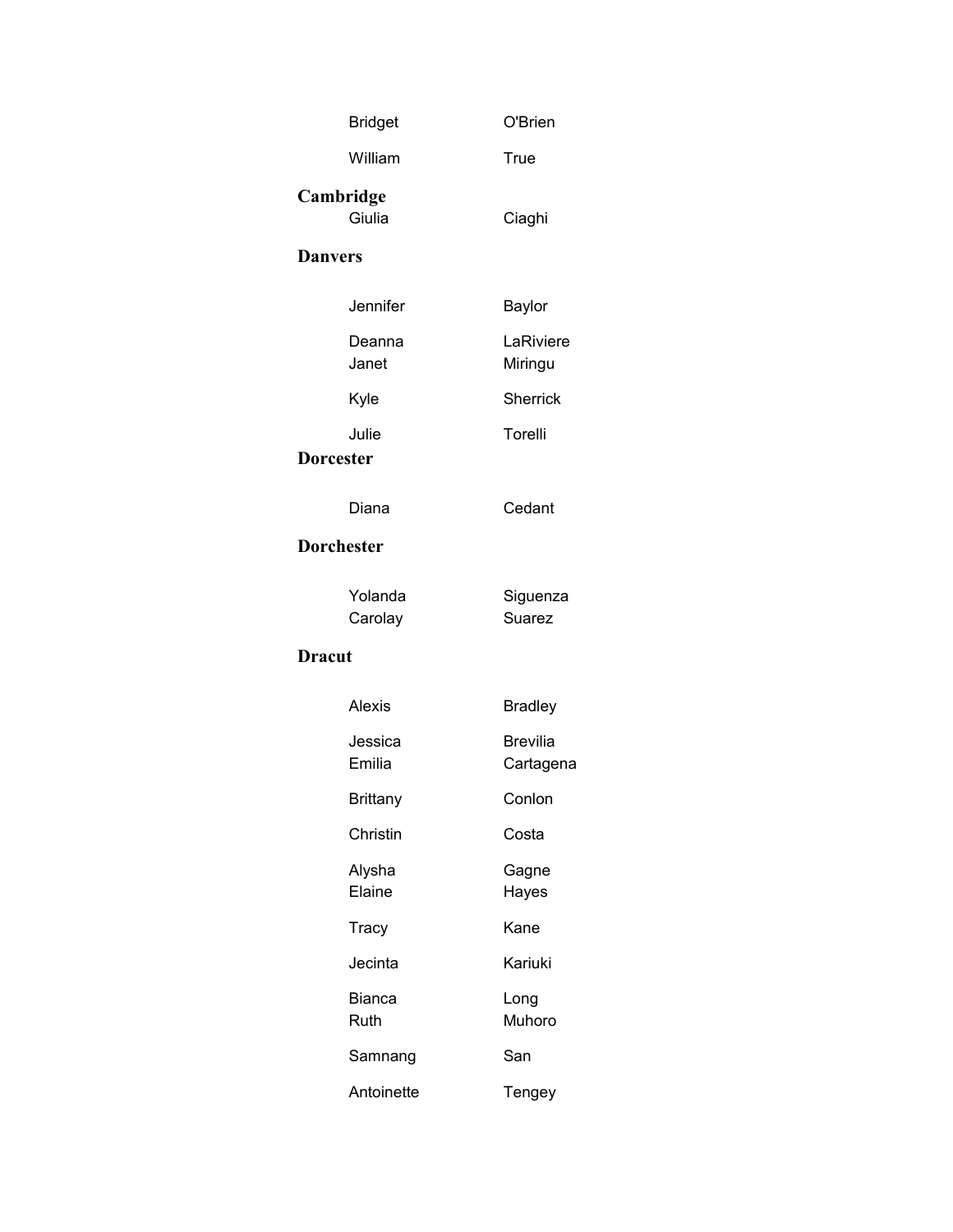# **Fitchburg**

| Jennifer                    | Scott               |
|-----------------------------|---------------------|
| Framingham<br><b>Brenda</b> | <b>St Arnaud</b>    |
| Georgetown                  |                     |
| Joshua                      | Boynton             |
| Christopher<br>Hannah       | DeLuca<br>Kelly     |
| Matthew                     | Samoisette          |
| Nathan<br>Sophia            | Samoisette<br>Scola |
| Gloucester                  |                     |
| Kyle                        | Manley              |
| Groton                      |                     |
| Randy                       | Phan                |
| Groveland                   |                     |
| Samantha                    | Athanasopoulos      |
| Anna<br>Jake                | Boudreau<br>Carlan  |
| Emily                       | Cruz                |
| Michael                     | Fontes              |
| Linda<br>Liah               | Goss<br>Haginicolas |
| Jacob                       | Hatt                |
| Lisa                        | House               |
| Hannah<br>Heather           | Ketschke<br>Macleod |
| Catrina                     | Madden              |
| Morgan                      | Mahoney             |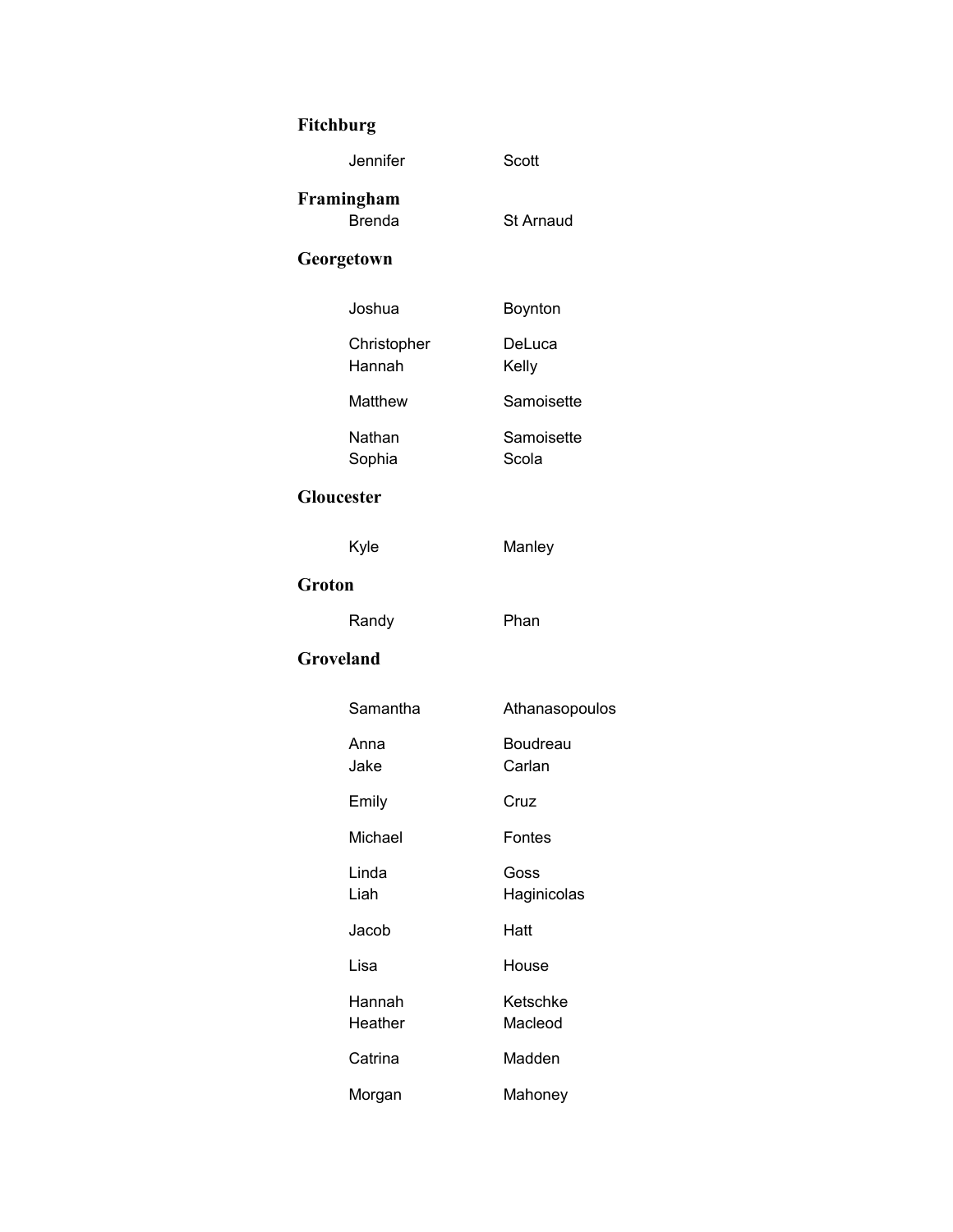| Fthan<br>Jordan       | Mandarano<br>Mitchell   |
|-----------------------|-------------------------|
| <b>Briana</b>         | Roldan                  |
| Adriana               | Santos                  |
| Ryan                  | Silva                   |
| Allison               | Stockwell               |
| Scott<br><b>Rrian</b> | Winship<br>Yacubacci II |

#### **Hanscom AFB**

Melissa Perry McGee

#### **Haverhill**

| Cory<br>Jeremy             | Abromovitch<br>Acevedo |
|----------------------------|------------------------|
| Nathaniel                  | Acevedo                |
| Nicole<br>Irene            | Affannato<br>Agbo      |
| Josue                      | Aleman                 |
| Sarah                      | Alfonsi                |
| Alondra<br>Jurence         | Alvarez<br>Angye       |
| Maria                      | Arias                  |
| Reilly                     | Ashley                 |
| Emma<br><b>Ahmed Salek</b> | Atwood<br>Aziyar       |
| Andre                      | Bachman                |
| Jessica                    | Barkowski              |
| Sierra<br>Adam             | Barry<br>Bayoussef     |
| Tiffany                    | Bell                   |
| Thomas                     | Benedetti              |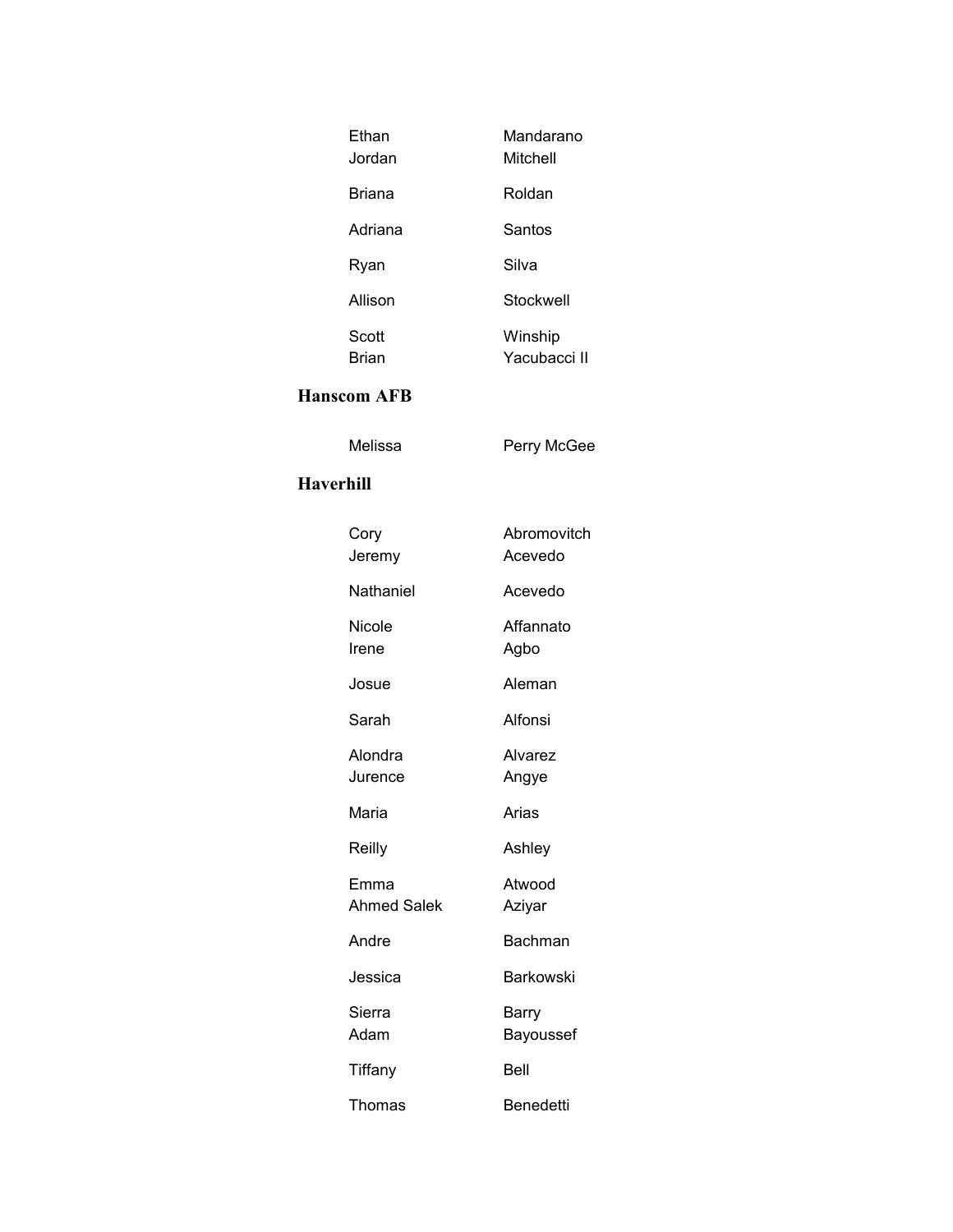| Tracy<br>Scott     | Benedetti<br><b>Bixby</b>        |
|--------------------|----------------------------------|
| Kimberly           | <b>Bosque</b>                    |
| Alana              | <b>Boudreau</b>                  |
| Jared              | <b>Brady</b>                     |
| Glenji             | Brea Almanzar                    |
| Nichole            | <b>Bryson</b>                    |
| Meghan<br>Emily    | <b>Buckley</b><br><b>Burgett</b> |
| Nathan             | Caron                            |
| Andrew             | Caron-DiPietro                   |
| William            | Caruso                           |
| Ashley<br>Ashley   | Caruso-DeFusco<br>Casellini      |
| <b>Marialis</b>    | Castillo                         |
| Zachary<br>Gianna  | Cavalear<br>Chavez               |
| Remy               | Collins                          |
| Alina              | Concepcion                       |
| Alex               | Conners                          |
| Matthew<br>Corinna | Corliss<br>Corriveau             |
| Kristi             | Cosgrove                         |
| Natalya<br>Olivia  | Crespo<br>Dame                   |
| Stephanie          | Davis                            |
| Madelynne          | DeLisle                          |
| Andrew<br>Danielle | DeLuca<br>Descoteaux             |
| Andrea             | Desroches                        |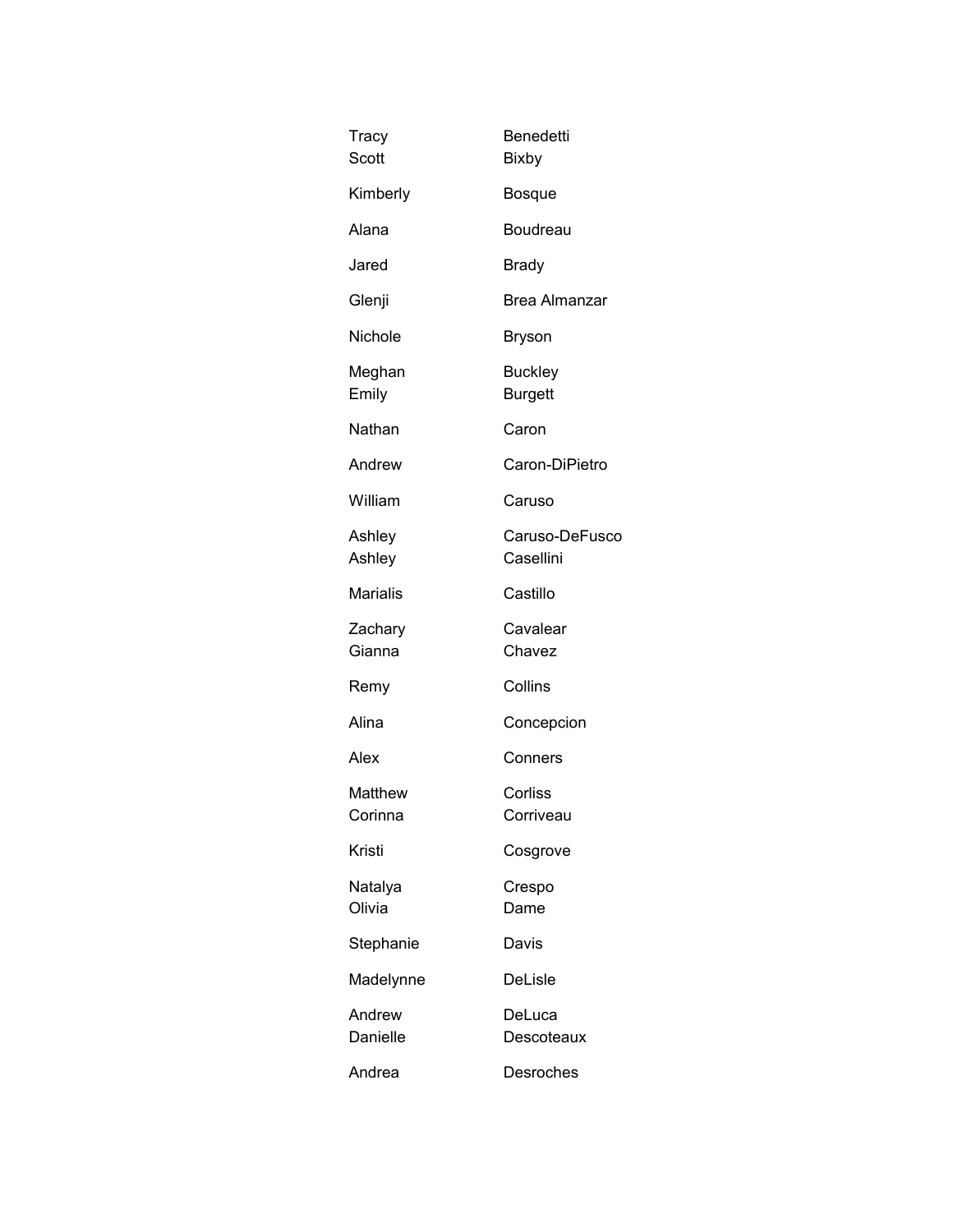| John                  | <b>DiBurro</b>                   |
|-----------------------|----------------------------------|
| Kyle<br>Benjamin      | <b>DiOrio</b><br><b>DiTomaso</b> |
| Nicole                | Dickenson                        |
| Yuhonela              | Disla Fondeur                    |
| Kendall<br>Elizabeth  | Doherty<br><b>Driscoll</b>       |
| Sarah                 | Dupre                            |
| Daria                 | Engelke                          |
| Alexis<br>Destinie    | Eno<br>Escalante                 |
| Justice               | Escalante                        |
| Oneeba                | Farooq                           |
| Vanessa               | Ferretto                         |
| Angela<br>Alexandra   | Filomeno<br>Fitzgerald           |
| Justin                | Frasca                           |
| Edward<br>Melisa      | Garcia Abreu<br>Garcia Kelly     |
| Elizabeth             | George                           |
| Justin                | Gioia                            |
| Michaela              | Giordano                         |
| Matthew<br>Chabeli    | Glynn<br>Gonzalez                |
| Tiary                 | Gonzalez                         |
| Victoria<br>Vincent   | Gonzalez<br>Gordon               |
| Christina             | Grace                            |
| Melinda               | Graciale                         |
| Jalyn<br>CourtneyAnne | Grandmaison<br>Grant             |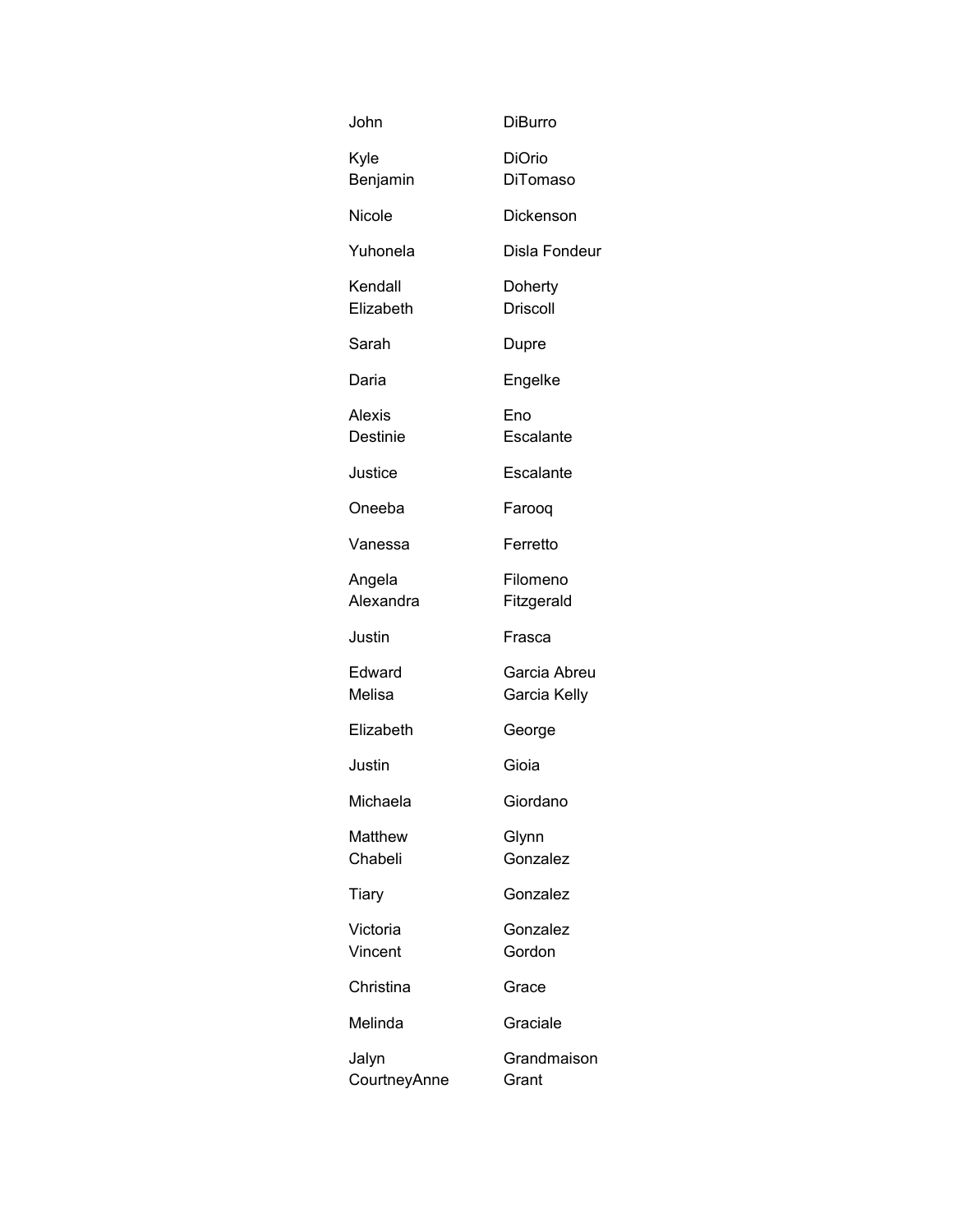| Emily               | Guerin                  |
|---------------------|-------------------------|
| Justine             | Gutierrez               |
| Ana<br>Oualid       | GuzmanTorres<br>Hairani |
| William             | Haskell                 |
| Gisselle            | <b>Hawkins</b>          |
| Leyshla<br>Amanda   | Hernandez<br>Hopkins    |
| Maire               | Hughes                  |
| Leyla               | Hussein                 |
| Katrina<br>Thra     | Ingalls<br>Ishwait      |
| Dinnsy              | Jimenez                 |
| Jillian             | Joaquin                 |
| Naomi               | John                    |
| Lisa<br>Thomas      | Jones<br>Jordan         |
| Nicholas            | Jorge                   |
| Cara<br>Matthew     | Kaczor<br>Katon         |
| McDonald            | Katsande                |
| Pamela              | Knuttunen               |
| Leonardo            | Lall                    |
| Jayviar<br>Jeri     | Laporte<br>Laubner      |
| Amanda              | LeBlanc                 |
| Tehanny<br>Karlenys | Lemma<br>Leon           |
| Petraliz            | Leon                    |
| Sara                | Levesque                |
| May-An              | Lian                    |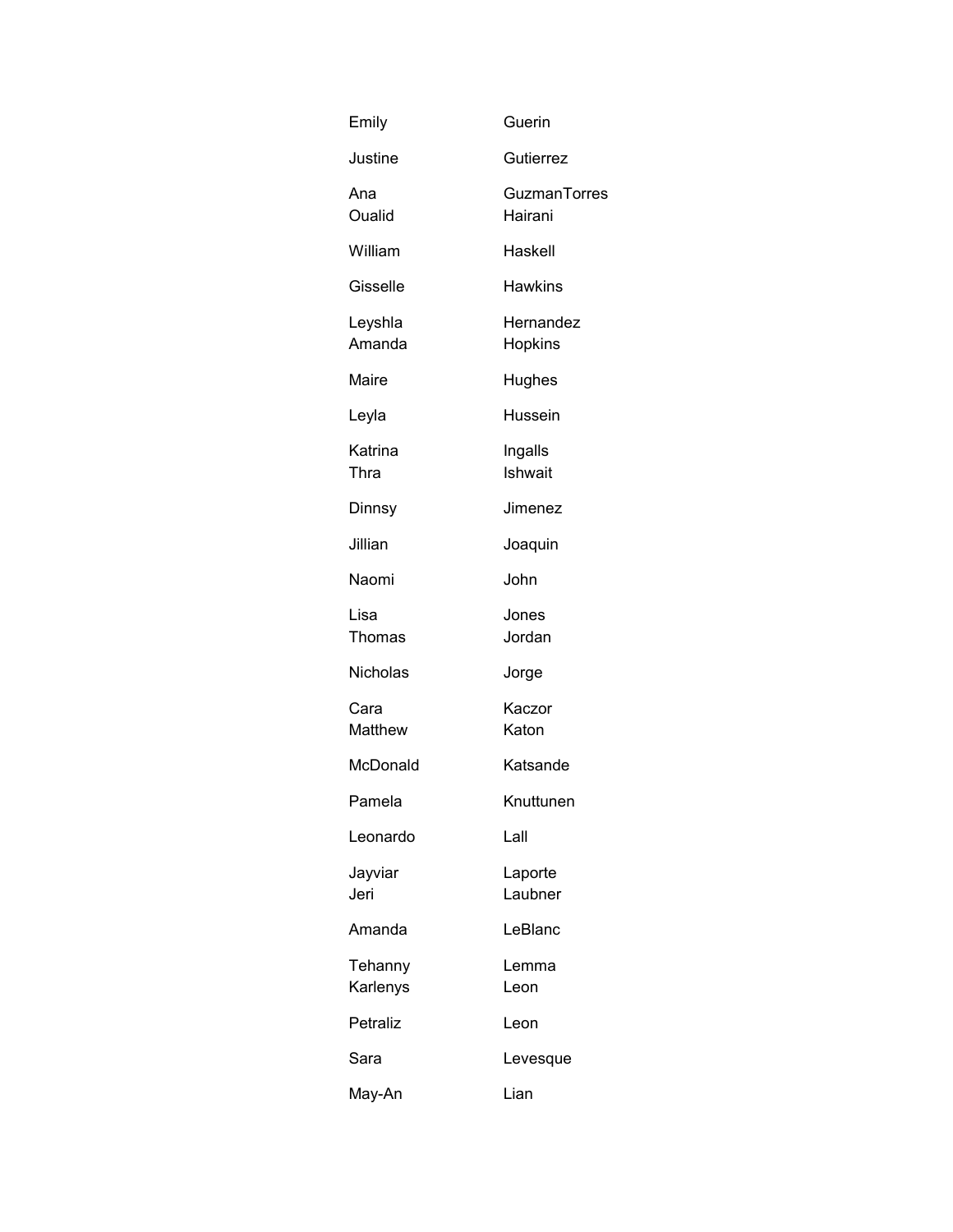| Armeliz              | Lopez                        |
|----------------------|------------------------------|
| Kerri                | Lupi                         |
| Caitlyn              | Lynch                        |
| Cailin<br>Justin     | MacDonald<br>Manzi           |
| Shawna               | Marion                       |
| Pamela               | <b>Martinez Nivar</b>        |
| Amaury<br>Cerys      | <b>Martins</b><br>McCabe     |
| Kora                 | McCarthy                     |
| Madalyn              | McCarthy                     |
| Sarah<br>Alicia      | McCarthy<br><b>McCracken</b> |
| Molly                | McCracken                    |
| Rachel               | McDowell                     |
| Jacklyn              | McPhee                       |
| Eliezer<br>Daniel    | Medina<br>Medrano            |
| Stephanie            | Mejia                        |
| Armando<br>Edward    | Mendez<br>Mesa               |
| Anna                 | Meza                         |
| lan                  | Miller                       |
| Mark                 | Minasyan                     |
| Alice<br>Shannon     | Miranda<br>Molloy            |
| Rosy                 | <b>Morales</b>               |
| Mayerlin<br>Julianne | Morla Ubiera<br>Morse        |
| Armand               | Muhigi                       |
| Clair                | Mulcahy                      |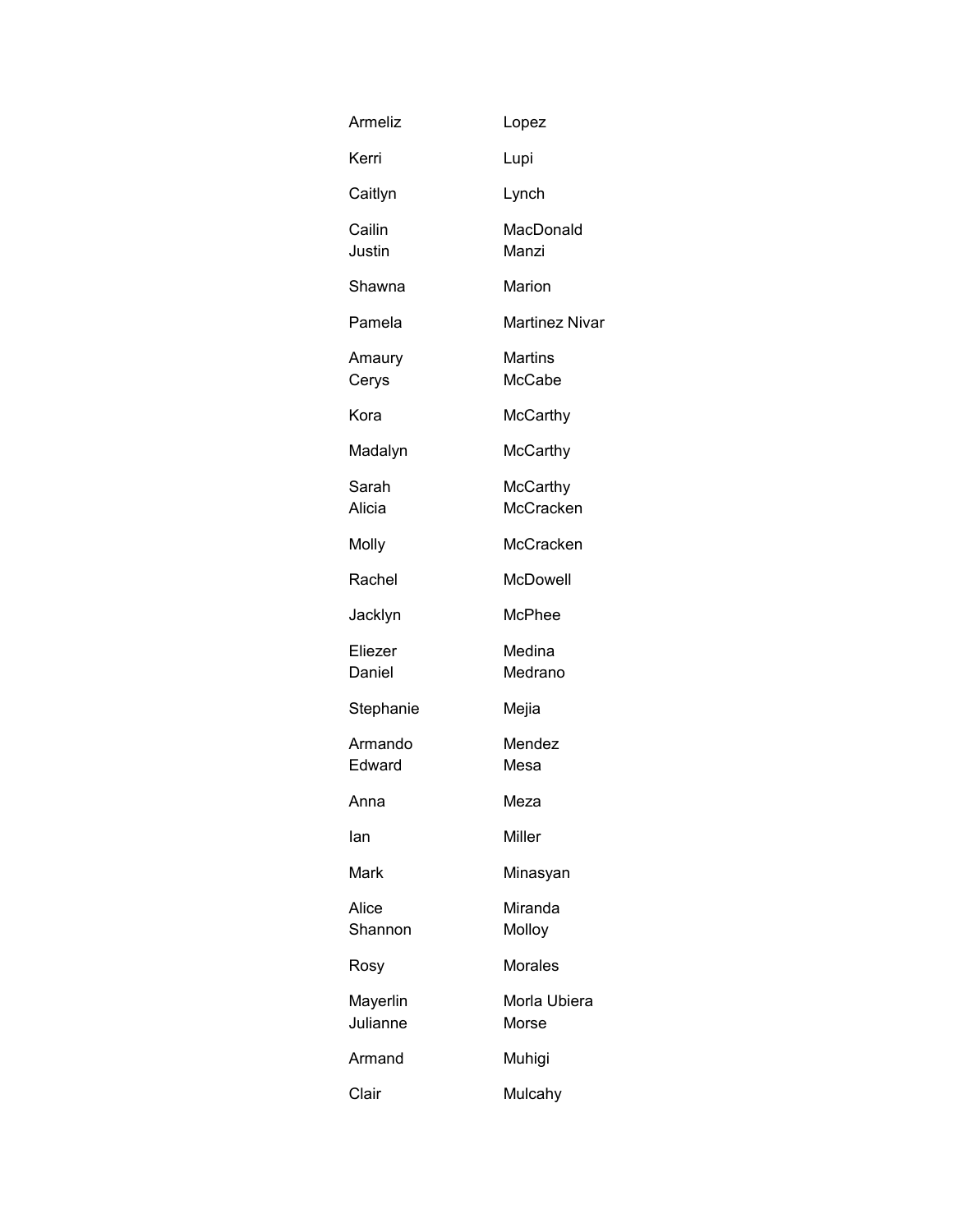| Rachel<br>Ava           | Murrey<br>Nadeau        |
|-------------------------|-------------------------|
| Sylivia                 | Nalubowa                |
| Herman                  | Namekong                |
| Elise<br>Amanda         | NgoBitete<br>Nohelty    |
| Omar                    | Nunez                   |
| Khristine               | Nusbaum                 |
| Ryan<br><b>Nicholas</b> | O'Neil<br>O'Neill       |
| Kaitlyn                 | Odlum                   |
| Temiloluwa              | Oduntan                 |
| Barbara<br>Hugo         | Oliva<br>Orellana       |
| Darby                   | Ortega                  |
| Johanna                 | Pache                   |
| Matthew                 | Papageorgiou            |
| Karan<br>Annia          | Patel<br>Paul           |
| Alyssa                  | Payos                   |
| Kaelin<br>Andrea        | Penoyer<br>Perreault    |
| Aryanna                 | Poirier                 |
| <b>Brian</b>            | Privitera               |
| Raquel                  | Quezada                 |
| Marlene<br>Sofia        | Quibaja-Say<br>Radulski |
| Claudia                 | Ramos                   |
| Josmell<br>Keith        | Ramos<br>Reagan         |
| Melanie                 | Reed                    |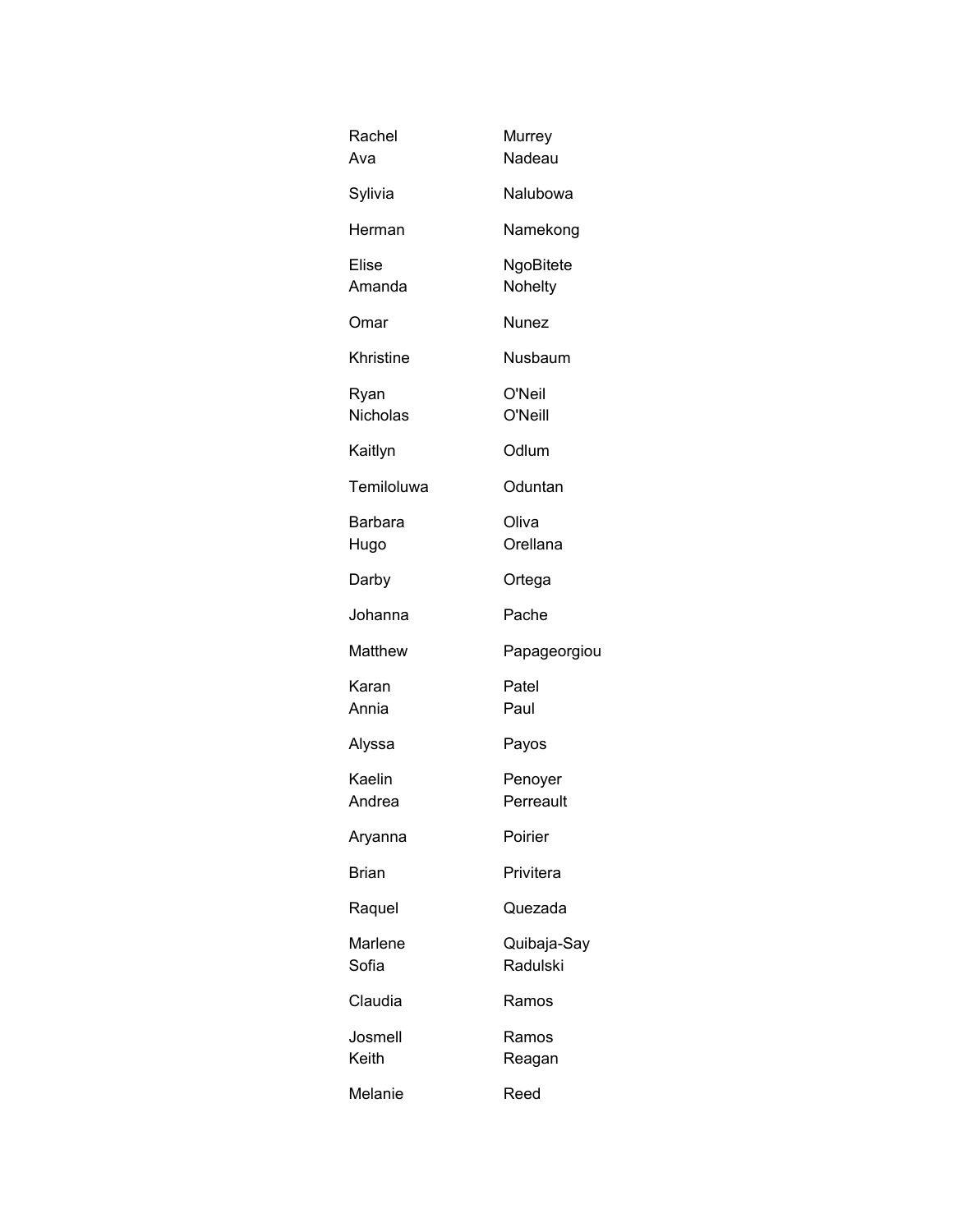| Makayla                    | Richard               |
|----------------------------|-----------------------|
| <b>Jenellies</b><br>Allise | Rivera<br>Rodger      |
| <b>Brittany</b>            | Rodriguez             |
| Melanie                    | Rodriguez             |
| Ashley<br>Raquel           | Rogers<br>Romano      |
| Sebastian                  | Rosario               |
| Selena                     | Rosario               |
| Jessica<br>Jessica         | Rose<br>Rosenthal     |
| <b>Nicholas</b>            | Rossi                 |
| Ethan                      | Rousseau              |
| Alicia<br>Nicole           | Russell<br>Sabando    |
| Meena                      | Saini                 |
| Ciara                      | Salazar               |
| Christina                  | Salvato               |
| Sydney<br>Candice          | Sampson<br>Santamaria |
| Jainlynne                  | Santana               |
| Marcia<br>Kasandria        | Santana<br>Santiago   |
| Morgan                     | Savage                |
| Amy                        | Savia                 |
| Matthew                    | Scharn                |
| Yendy<br>Connor            | Schumann<br>Scott     |
| Jennifer                   | Shaddox               |
| Sunjayah<br>Wendy          | Silvelo<br>Silvestre  |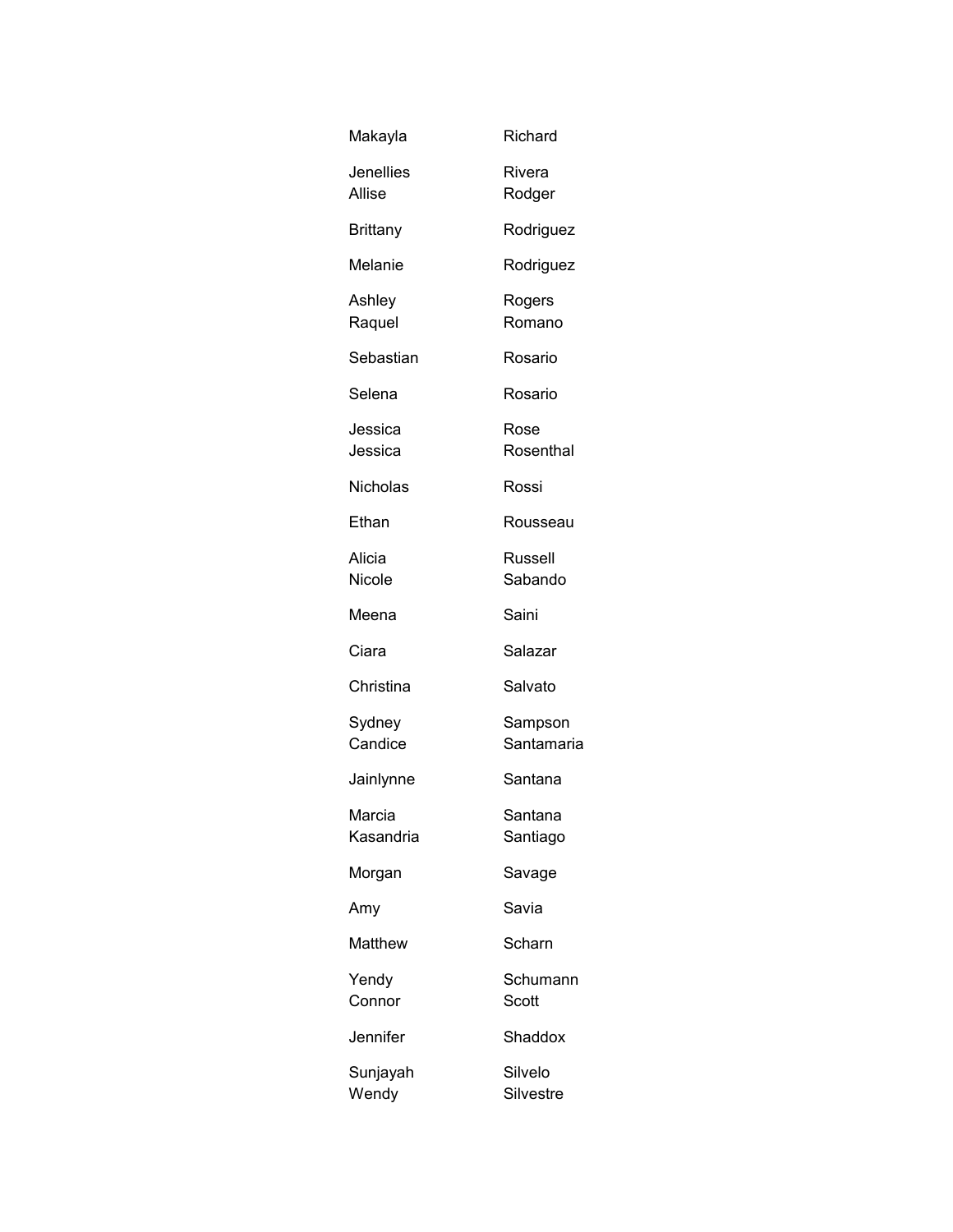|                | Ambar                     | Simen                      |
|----------------|---------------------------|----------------------------|
|                | Amelia                    | Smith                      |
|                | Michael<br>Piera          | Smith<br>Sokhom            |
|                | <b>Iveliz</b>             | Solivan                    |
|                | Tabitha                   | Soper                      |
|                | Phineas<br>Angela         | Sparrow<br>Spaulding       |
|                | Sabrina                   | Spero                      |
|                | Arianna                   | Stevenson                  |
|                | Ariagnna<br><b>Alexis</b> | Tavarez<br>Thistlewood     |
|                | Benjamin                  | Thomson                    |
|                | William                   | Thomson                    |
|                | Haleigh<br>Alejandra      | <b>Tyrie</b><br>Urena      |
|                | Kelvin                    | Valdez                     |
|                | Victor                    | Van                        |
|                | Karen                     | <b>VanderMass</b>          |
|                | Nicholas<br>Jeremy        | Vicenty-Castanon<br>Victor |
|                | Diana                     | Wezesa                     |
|                | Sean<br>Garrett           | White<br>Wilkinson         |
|                | Lauren                    | Worthington                |
|                | llanys                    | jorge                      |
| <b>Ipswich</b> |                           |                            |
|                | Sarah                     | Allen                      |
|                | Owen                      | Devlin                     |
|                |                           |                            |

## **Lawrence**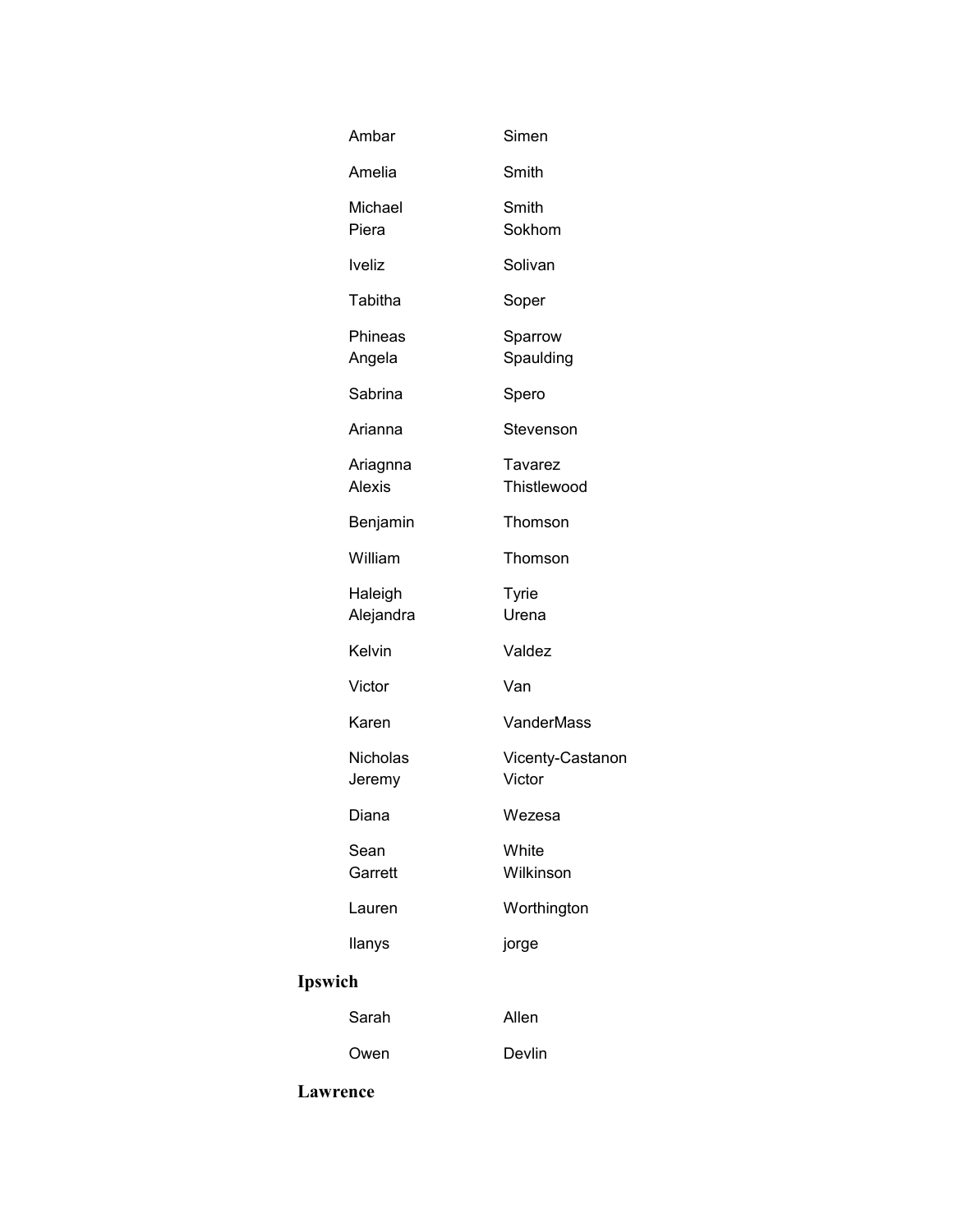| Jose<br>Denisha    | Abreu<br>Adorno                           |
|--------------------|-------------------------------------------|
| Jaileen            | Agudo                                     |
| Alysia             | Allen                                     |
| Katherine<br>Maria | Almonte<br>Almonte                        |
| Adonis             | <b>Almonte Ramirez</b>                    |
| Oliver             | Amparo                                    |
| Leander<br>Eudania | Andujar Bautista<br>Aquino                |
| Anthony            | Areche                                    |
| Marlenne           | Astacio                                   |
| Janice             | Ayala                                     |
| Abigail            | Baez                                      |
| Caitlin            | Baez                                      |
| Yarilis<br>Anel    | <b>Barias</b><br><b>Batista Hernandez</b> |
| Sabrina            | Bazemore                                  |
| Chantal            | Bell                                      |
| Jatnna             | <b>Benoit</b>                             |
| Emanuel<br>Lissa   | <b>Bernabel</b><br>Bernabel               |
| Kayla              | Bernardini                                |
| Anabel<br>Mariel   | <b>Betances Capellan</b><br><b>Bloise</b> |
| Monique            | Boudreau                                  |
| Nayeli             | <b>Brito</b>                              |
| Erika              | Bueno                                     |
| Ana<br>Fernanda    | <b>Burgos</b><br>Caba                     |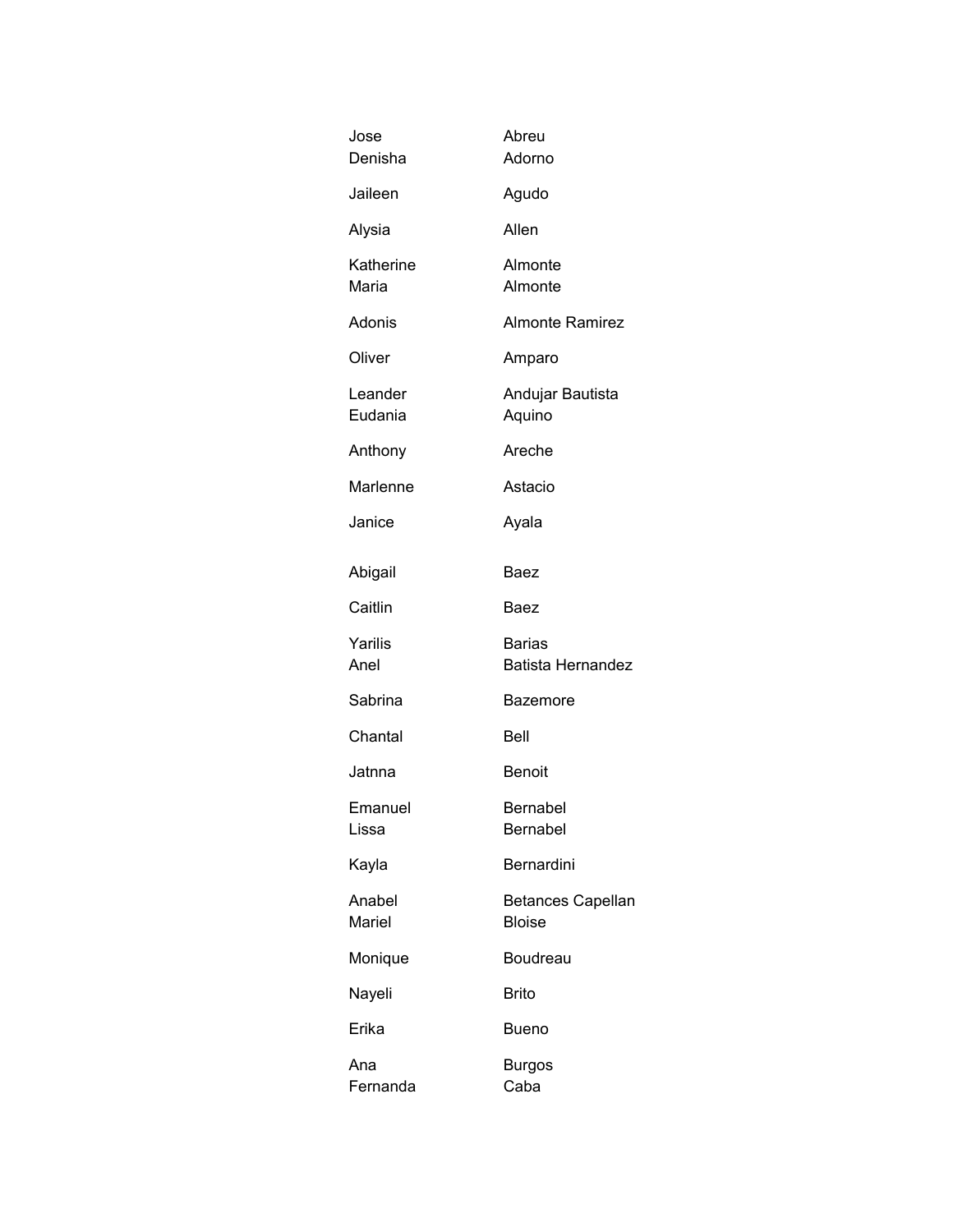| Aishleanette                | Cabrera                     |
|-----------------------------|-----------------------------|
| Ampari<br>Jeffrey           | Cabrera<br>Cabrera          |
| Kayla                       | Caceres                     |
| Alisson                     | Calderon                    |
| Emelin<br>Sadelyn           | Canals<br>Canela Rodriguez  |
| Ashley                      | Carbonneau                  |
| Anyela                      | Carela Guerrero             |
| Paola<br>Natasha            | Carpio<br>Carrion           |
| Denisse                     | Castillo                    |
| Heidy                       | Castillo                    |
| Yissel<br>Lisbeth           | Castillo<br>Cayetano Tejeda |
| Jessica                     | Clear                       |
| Elisha                      | Collado                     |
| Amariliz<br>Oscaterin       | Colon<br>CompresJimenez     |
| Lissette                    | Contreras                   |
| Emma                        | Corez                       |
| Celeste                     | Cruz                        |
| <b>Crislauris</b><br>Idelka | Cruz<br>Cruz                |
| Pedro                       | Cruz                        |
| Genesis<br>Jason            | De Jesus<br>De Leon         |
| Winifer                     | De Leon                     |
| Gregoria                    | DeLosSantos                 |
| Kelly                       | <b>DeSantis</b>             |
| Jeremy                      | Del Rosario                 |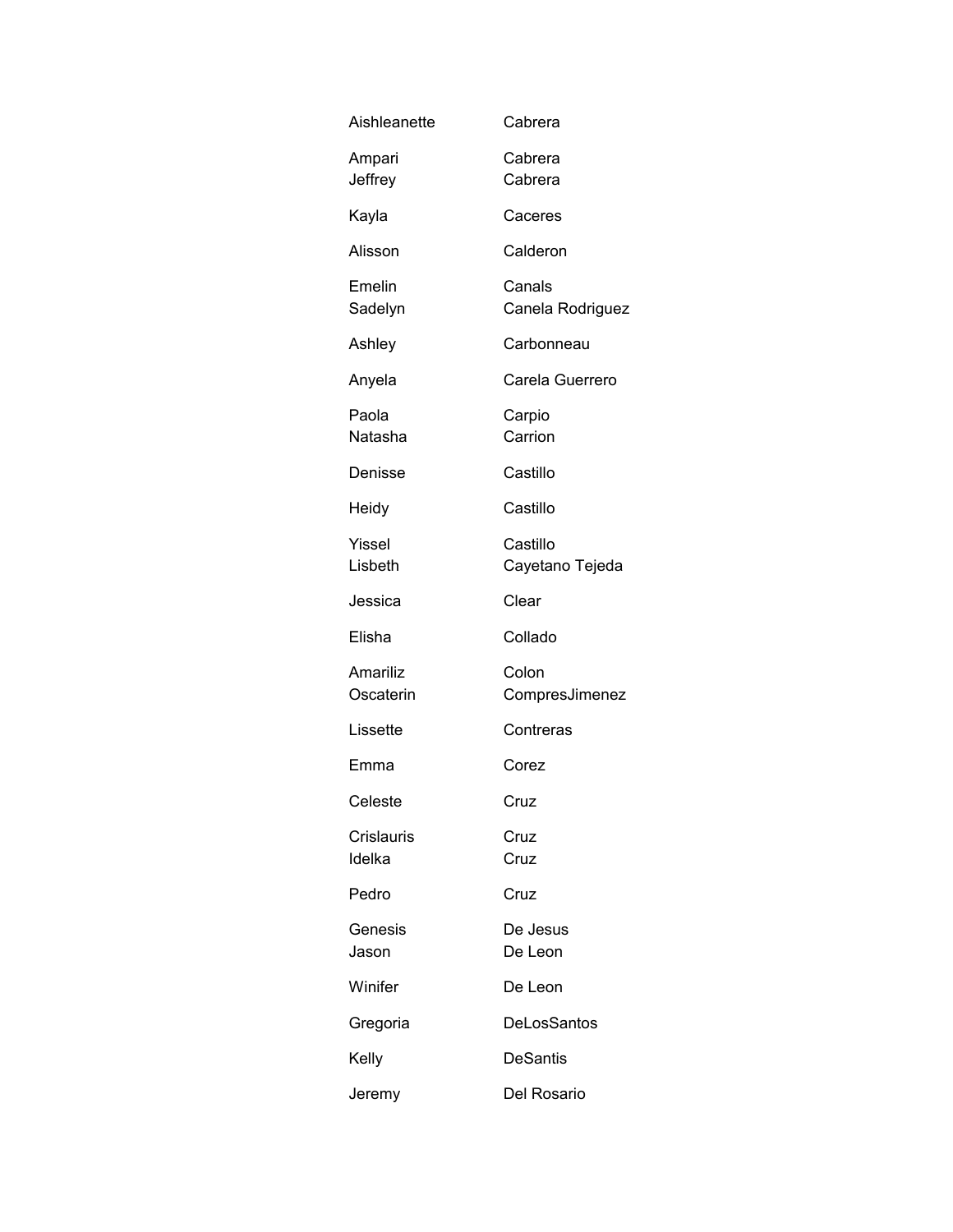| Edwin                    | <b>DelJesus</b>             |
|--------------------------|-----------------------------|
| Johanny                  | Delacruz                    |
| Dallely<br>Omar          | Deleon-Hiciano<br>Deschamps |
| Claury                   | Diaz                        |
| Cristhanyely             | Diaz                        |
| Emeliz<br>Tiana          | Diaz<br>Diaz                |
| Fidel                    | Diaz Fernandez              |
| Iris                     | <b>DiloneNunez</b>          |
| Andreina<br>Genesis      | Dominguez<br>Duran          |
| Nadine                   | Ealey                       |
| Crismailin               | Encarnacion                 |
| Barbara<br><b>Brando</b> | Estrella<br>Euceda          |
| Patrix                   | Fajardo Gomez               |
| Ramon                    | Fanini                      |
| Jecelin<br>Bryan         | Faria<br>Fernandez          |
| Carlos                   | Ferreira                    |
| Leiby                    | FerrerasLebron              |
| Heilyn                   | Flores                      |
| <b>Breanne</b><br>Laura  | Fraser<br>Gabino            |
| Dulce                    | Galan                       |
| Carla<br>Karole          | Garcia<br>Garcia            |
| Lill                     | Garcia                      |
| Victor                   | Garcia                      |
| Jeranny                  | Geraldo                     |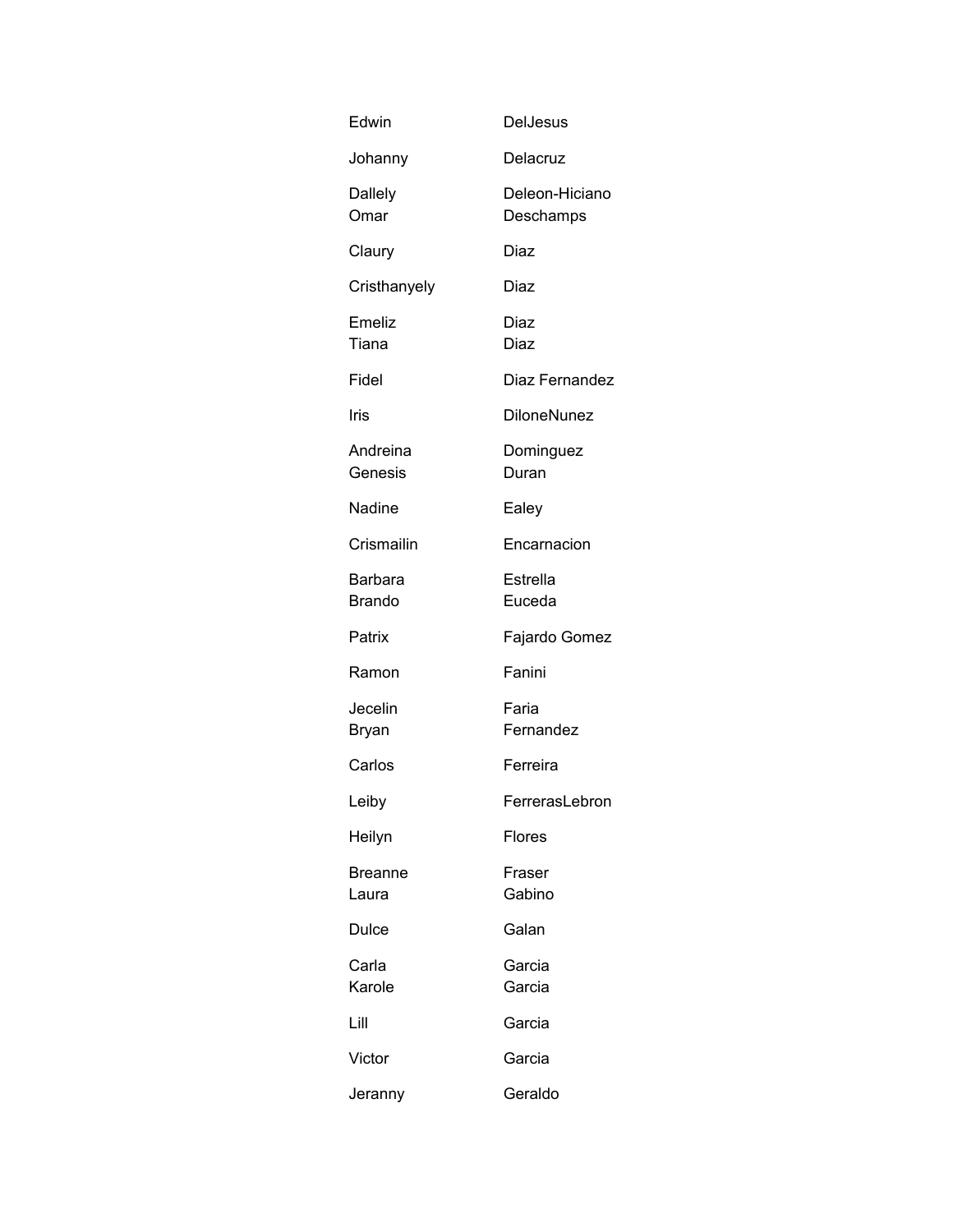| <b>Steisy</b><br>Bryan | Geraldo<br>Germosen      |
|------------------------|--------------------------|
| Miguel                 | Germosen                 |
| Franshesca<br>Chanett  | GilMartinezInoa<br>Gomez |
| Jeniffer               | Gomez                    |
| Melissa                | Gomez                    |
| Yareliz<br>Ana         | Gomez<br>Gonzalez        |
| Liset                  | Gonzalez                 |
| Rosaly                 | Gonzalez                 |
| Andrea<br>Amanda       | Grullon<br>Guandalin     |
| Marcela                | Guerrero                 |
| Elizabeth              | Guevara                  |
| Monica<br>Jesus        | Guevara<br>Guzman        |
| Florangel              | Guzman Rojas             |
| Mayelin                | Henriquez                |
| Angelee<br>Johanna     | Hernandez<br>Hernandez   |
| Johelly                | Hernandez                |
| Maria                  | Hernandez                |
| Elizabeth              | Jarvis                   |
| Annery<br>Evelina      | Javier<br>Javier         |
| Nathanael              | Javier                   |
| Cristina<br>Vielka     | Jerez<br>Jerez           |
| Alejandra              | Jimenez                  |
| Amauris                | Jimenez                  |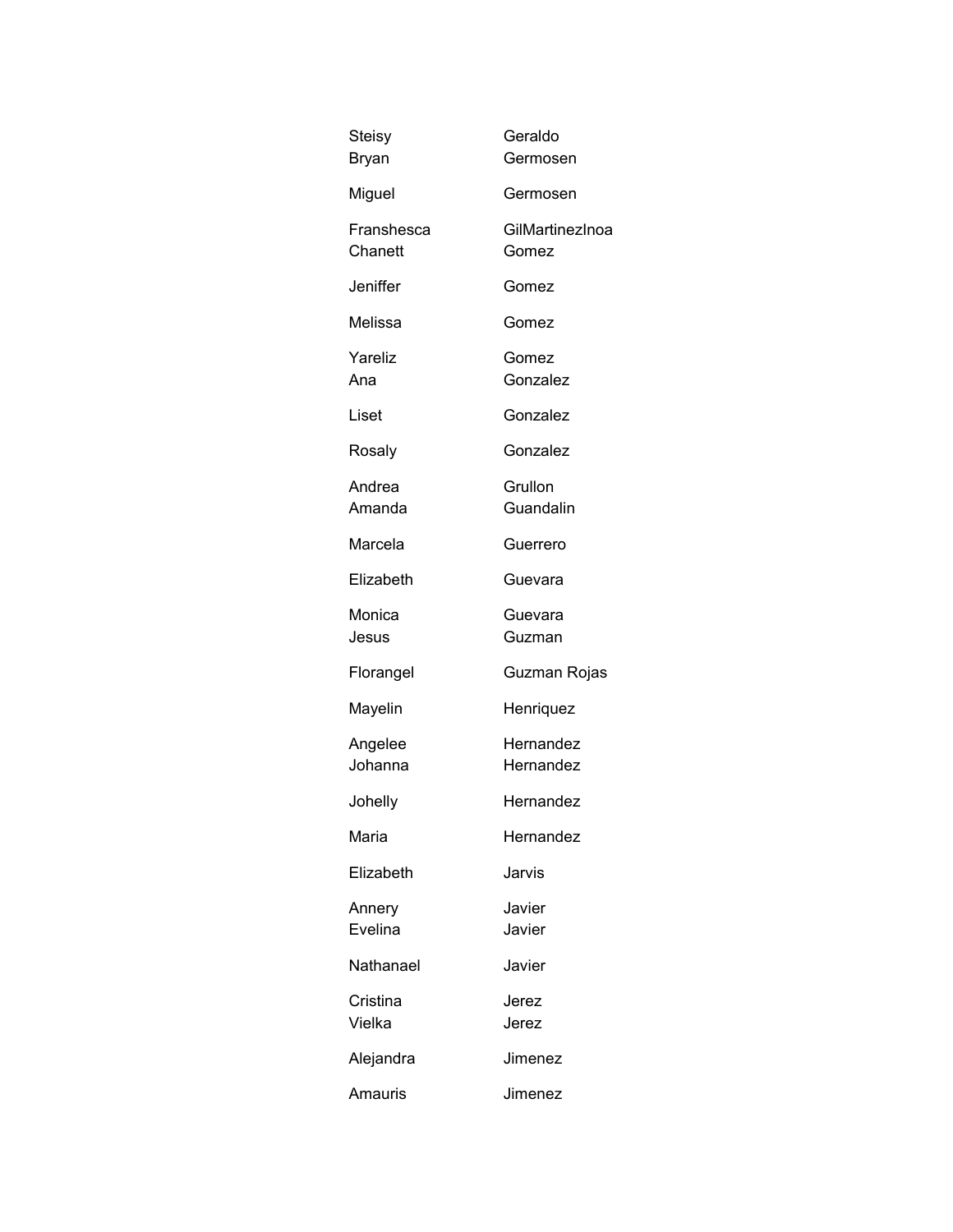| Gladdys                  | Jiminian                   |
|--------------------------|----------------------------|
| Manuela<br>Kimberly      | Jiminian<br>Justo          |
| Mariam                   | Kalibakya                  |
| Cristian<br>Julie        | Kinsley Ramirez<br>Lang    |
| <b>Brianne</b>           | Lara                       |
| Vincent                  | Long                       |
| Victor<br>Wilmer         | Lopez<br>Lopez             |
| Yamy                     | Lopez                      |
| Yinely                   | Lopez                      |
| Marisel<br>Safia         | Lopez Leonardo<br>Loughlam |
| Lea                      | Loutaif                    |
| Ines                     | <b>Mane Perez</b>          |
| Taymaris<br>Steffany     | Marin<br>Marrero           |
| Helen                    | Martinez                   |
| Rosmery                  | Marzan Montero             |
| Robely<br>Jennifer       | Mateo<br><b>Matias</b>     |
| Sury                     | Matos                      |
| Sarah                    | Matos Pachano              |
| Michelle                 | Medrano                    |
| Florangi<br><b>Nelly</b> | Mejia<br>Mejia             |
| Yubelkis                 | Melendez                   |
| Adrian<br>Meliza         | Mercado<br>Merette         |
| Melody                   | Merette                    |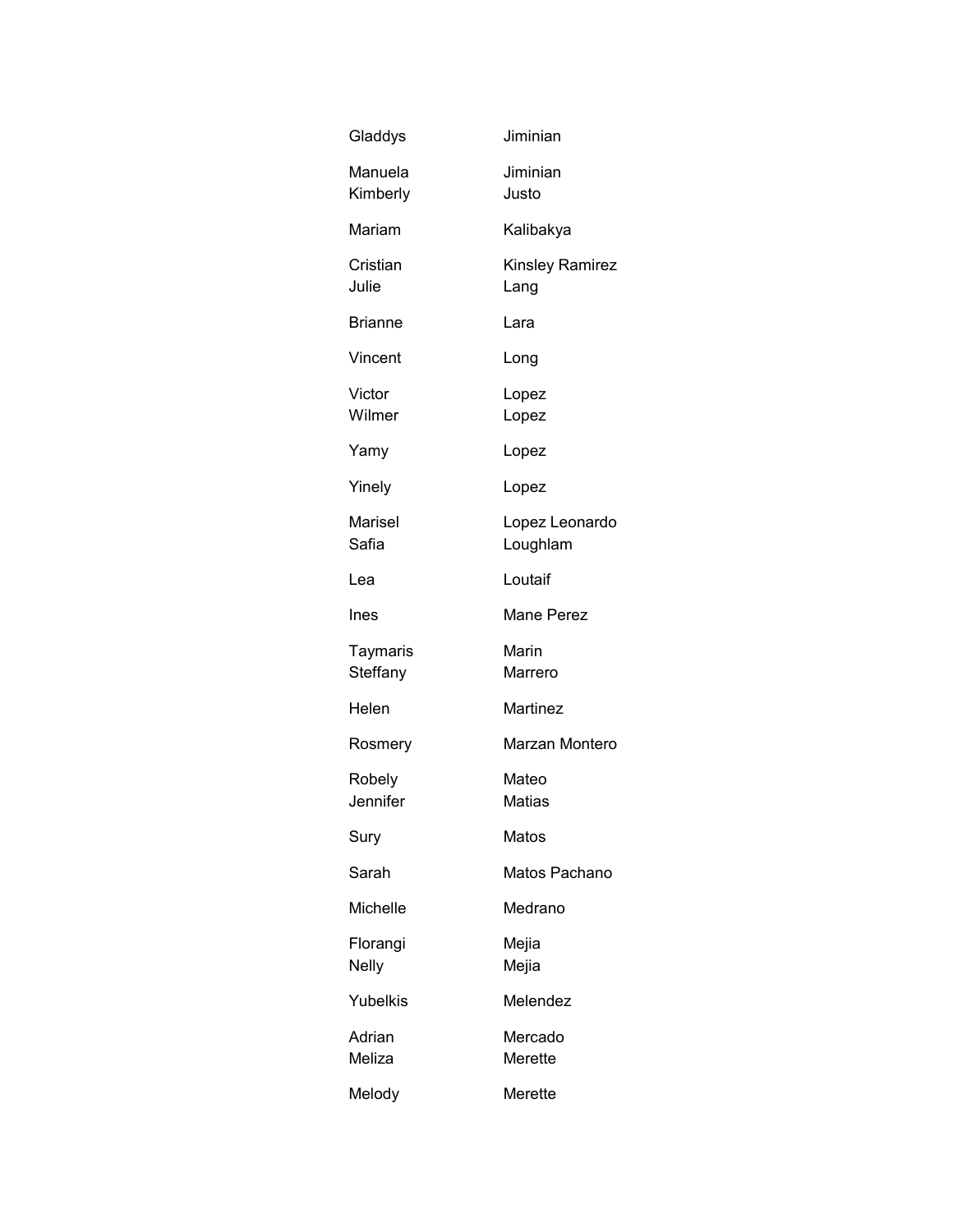| Michel                         | <b>Mikael</b>                   |
|--------------------------------|---------------------------------|
| Jean                           | Montero                         |
| Julisa<br>Yenesi               | Montesino<br>Montilla           |
| Ivanna                         | Montilla Tejada                 |
| Yasiris<br>Lam                 | Morel<br>Nguyen                 |
| Fatima                         | Nunez                           |
| Jhonatan                       | Nunez                           |
| Sasha<br>Esmeralda             | Nunez<br><b>Nunez Fernandez</b> |
| Destiny                        | Nunez-Acosta                    |
| Luz                            | Oliver                          |
| Keannaly<br>Adelys             | Oliveras<br>Ortega              |
| Darlysha                       | Ortega                          |
| Hypatia                        | Ortega                          |
| <b>Bianca</b><br><b>Bianca</b> | Ortiz<br>Ortiz                  |
| Glennys                        | Ortiz                           |
| Maya                           | Ortiz                           |
| Saviel<br>Thelma               | Ortiz<br>Ortiz                  |
| Carrie                         | <b>Ovalles Torres</b>           |
| Alyssa                         | Pahlman                         |
| Estefani                       | Paredes de Parra                |
| Crystal<br>Eva                 | Paulino<br>Paulino              |
| Natalia                        | Pena                            |
| Axel<br>Frimayry               | Pena Mendez<br>Penalo           |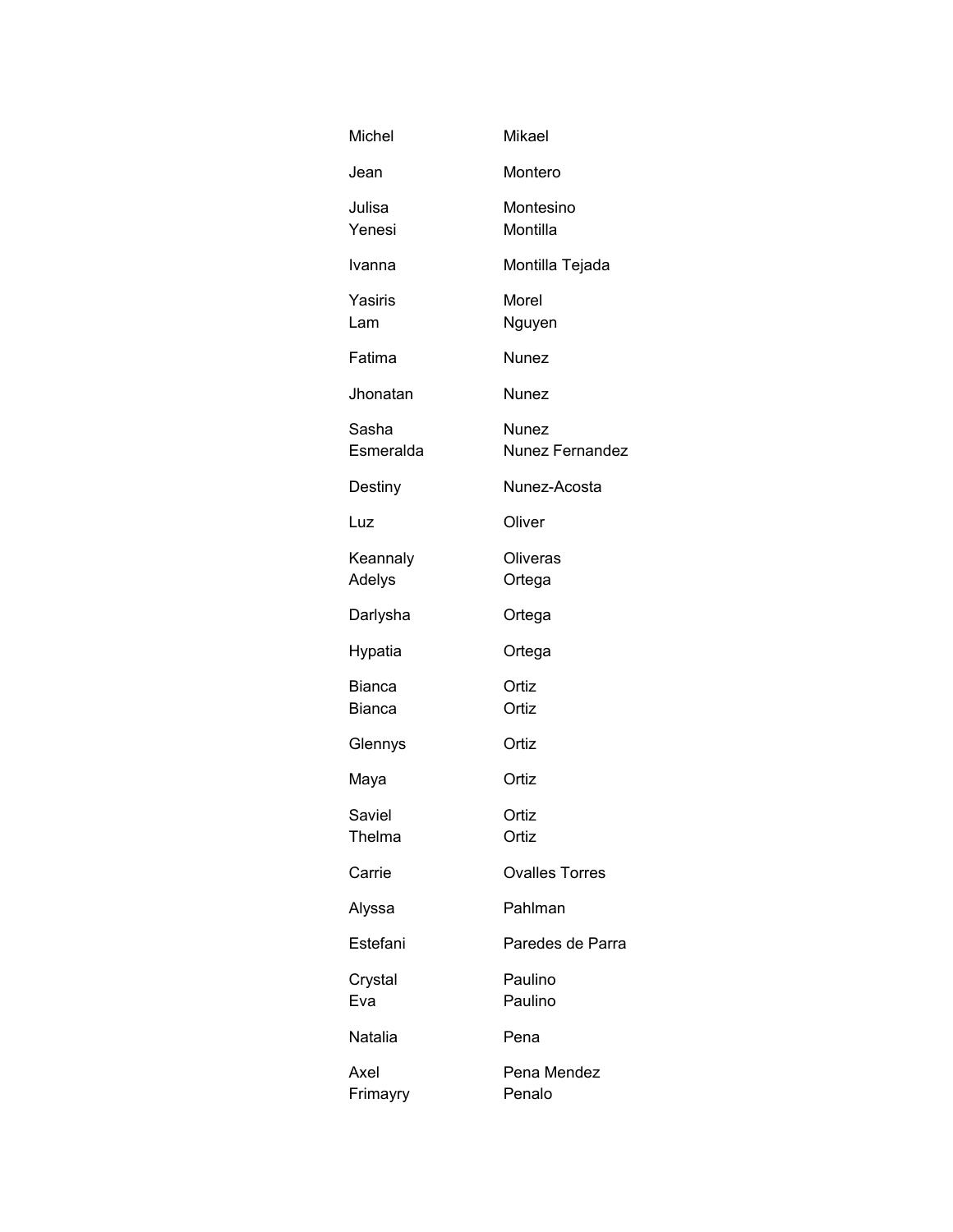| <b>Alexis</b>         | Perez                          |
|-----------------------|--------------------------------|
| <b>Brian</b>          | Perez                          |
| <b>Dianelys</b>       | Perez                          |
| Nanyeli<br><b>Noe</b> | Perez<br>Perez                 |
| Selina                | Perez                          |
| Ana<br>Thaliyah       | Perez Urbaez<br>Phonesoukseum  |
| Julimar               | Pietri                         |
| Carmen                | Pizarro                        |
| Dinorah<br>Ismely     | Polanco<br>Polanco             |
| Shanelly              | Quesada                        |
| Gina                  | Ramirez                        |
| Wildelisse<br>Manuel  | Ramos Alicea<br>Reyes          |
| Nicole                | Reyes                          |
| Aisha                 | <b>Rios</b>                    |
| Yashana<br>Yesenia    | Rivera<br>Rivera               |
| Aixa                  | <b>Rivera Torres</b>           |
| Jaedee                | Rodriguez                      |
| Jose<br>Kharen        | Rodriguez<br>Rodriguez         |
| Leonarda              | Rodriguez                      |
| Lizbet                | Rodriguez                      |
| Mari                  | Rodriguez                      |
| Yamilex<br>Tatiana    | Rodriguez<br>Rodriguez Almonte |
| Taina                 | Rojas                          |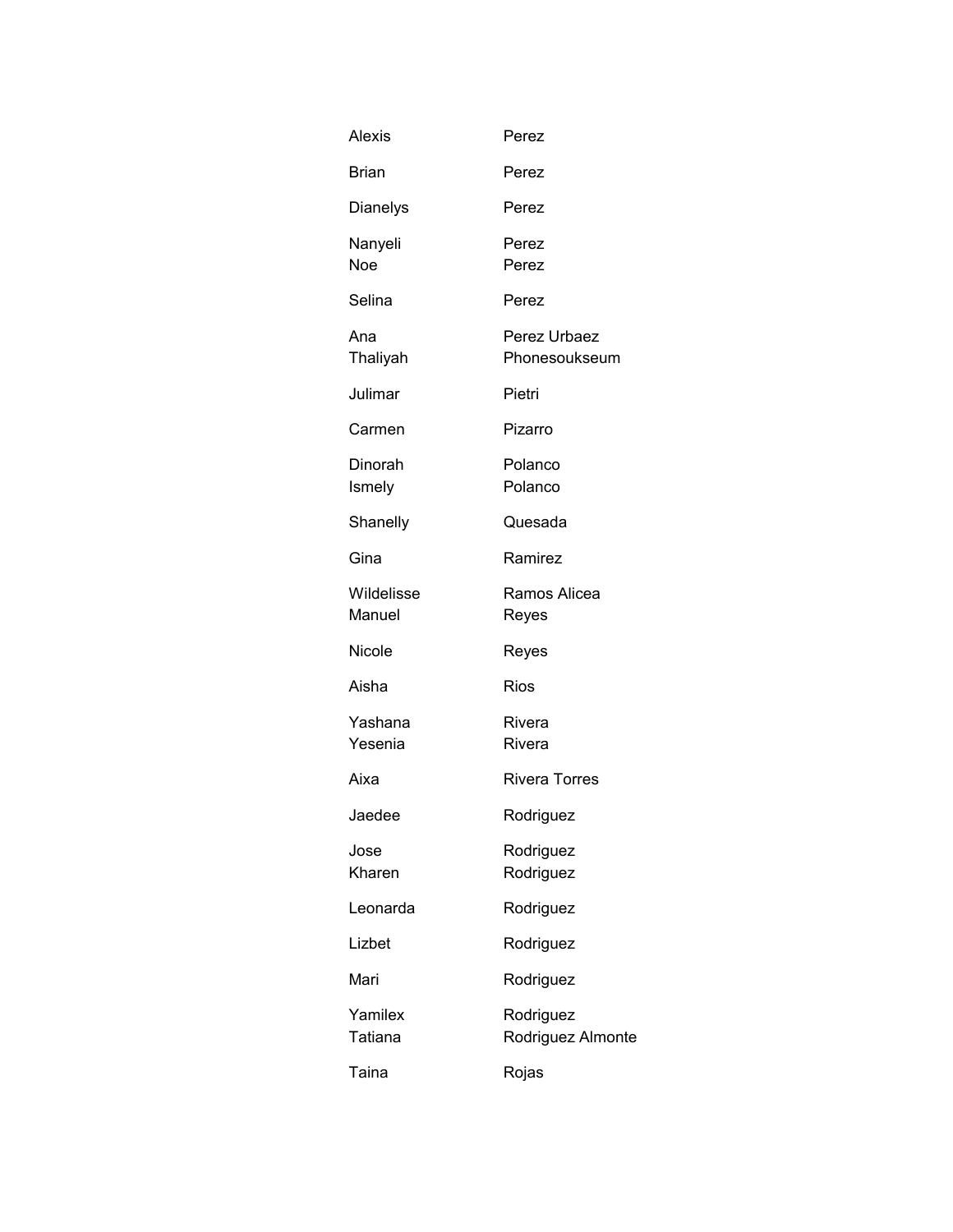| Marlyn<br>Miguel      | Roman<br>Roman                   |
|-----------------------|----------------------------------|
| Erika                 | Rondon                           |
| Savion                | Rosa                             |
| Arjanelys             | Rosario                          |
| Danilsa<br>Mariam     | Rosario Trejo<br>Saldivar        |
| Waskar                | Sanchez                          |
| Jureicy<br>Yafreidy   | Sanchez De<br>Sanchez De La Cruz |
| Arlin                 | Santiago                         |
| Glendaly              | Santiago                         |
| Patria<br>Tony        | Santos<br>Santos                 |
| Yajaira               | Santos                           |
| Felipe                | Sencion                          |
| lleannette<br>Nallely | Serrano<br>Serrano               |
| Lidabel               | Severino Garcia                  |
| Rebekka               | Shipweya                         |
| Shrijana<br>Kamilla   | Shrestha<br>Soto                 |
| Natalie               | Tejada                           |
| Sharidalia            | Then                             |
| Elizabeth<br>Julianah | Torres<br><b>Torres</b>          |
| Kim                   | Tran                             |
| Evelyn                | Troche                           |
| Iris                  | Valdez                           |
| Karla<br>Maylin       | Valdez<br>Valdez                 |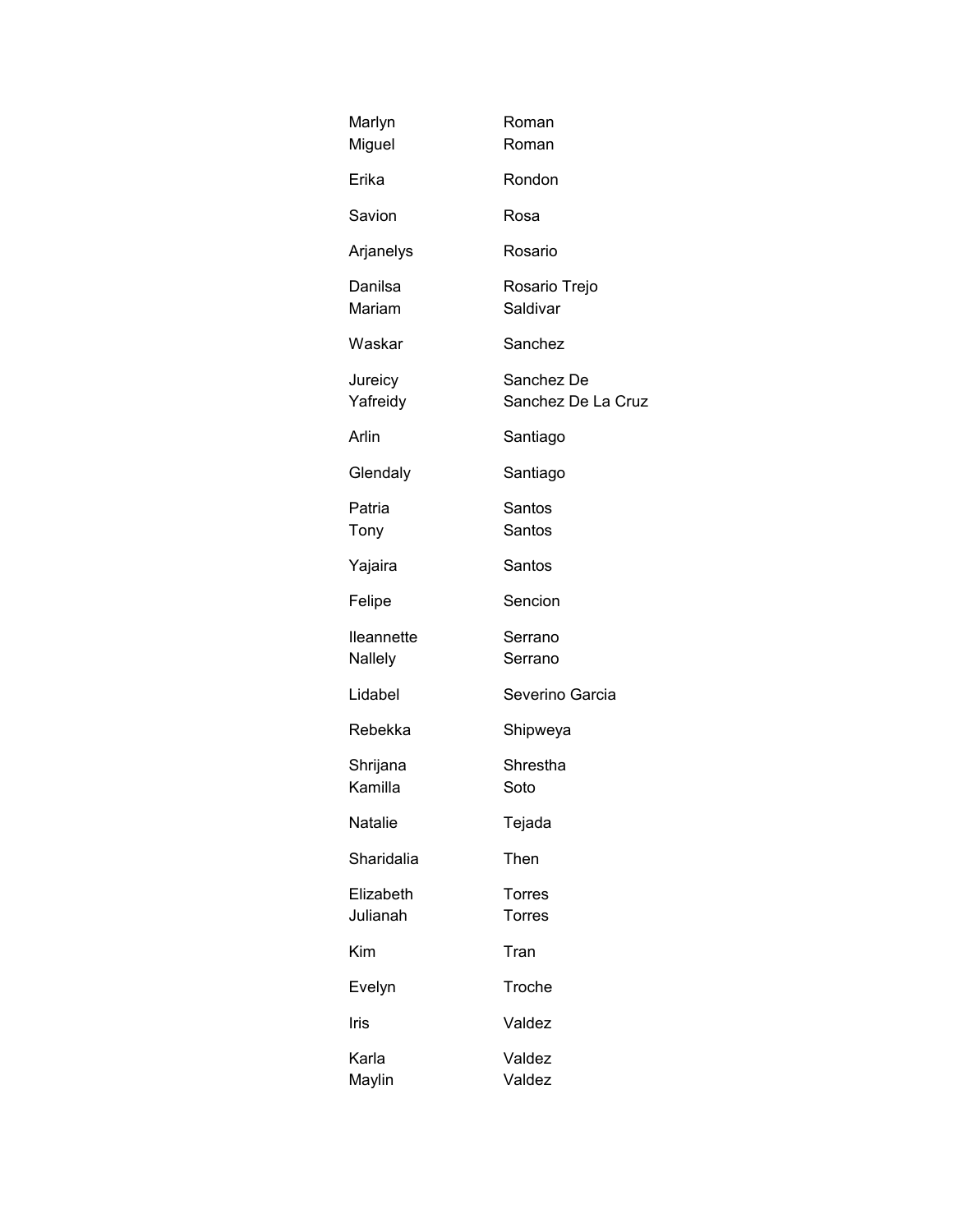| Olga                      | Valentin-Soto     |
|---------------------------|-------------------|
| Rosangel<br>Selina        | Vargas<br>Vasquez |
| Yadira                    | Vasquez           |
| Grismeldy                 | VenturaZayas      |
| Alexander                 | Victorino         |
| Crismelly<br>Duc Tien Huy | Vizcaino<br>V٥    |
| Genelle                   | Walker            |
| Nayeli<br>Mariannys       | Ynoa<br>Zabala    |
| Amarilys                  | ∠ayas             |

# **Lowell**

| Roselyn<br>Perpetual | Agbo<br>Ampofo      |
|----------------------|---------------------|
| Patience             | <b>Baah</b>         |
| Nigel                | Colon               |
| Jarimar<br>Stacy     | DeJesus<br>DeRocco  |
| Lisa                 | Felde               |
| Shanalys             | Fuentes             |
| Anna<br>Luz          | Gabriel<br>Gonzalez |
| Susana               | Guerrero            |
| Martha               | Kallon              |
| Cindy<br>Sophannarin | Khan-Yann<br>Khem   |
| Johnes               | Kitololo            |
| Francisco            | Laureano            |
| Samsihaneath         | Le                  |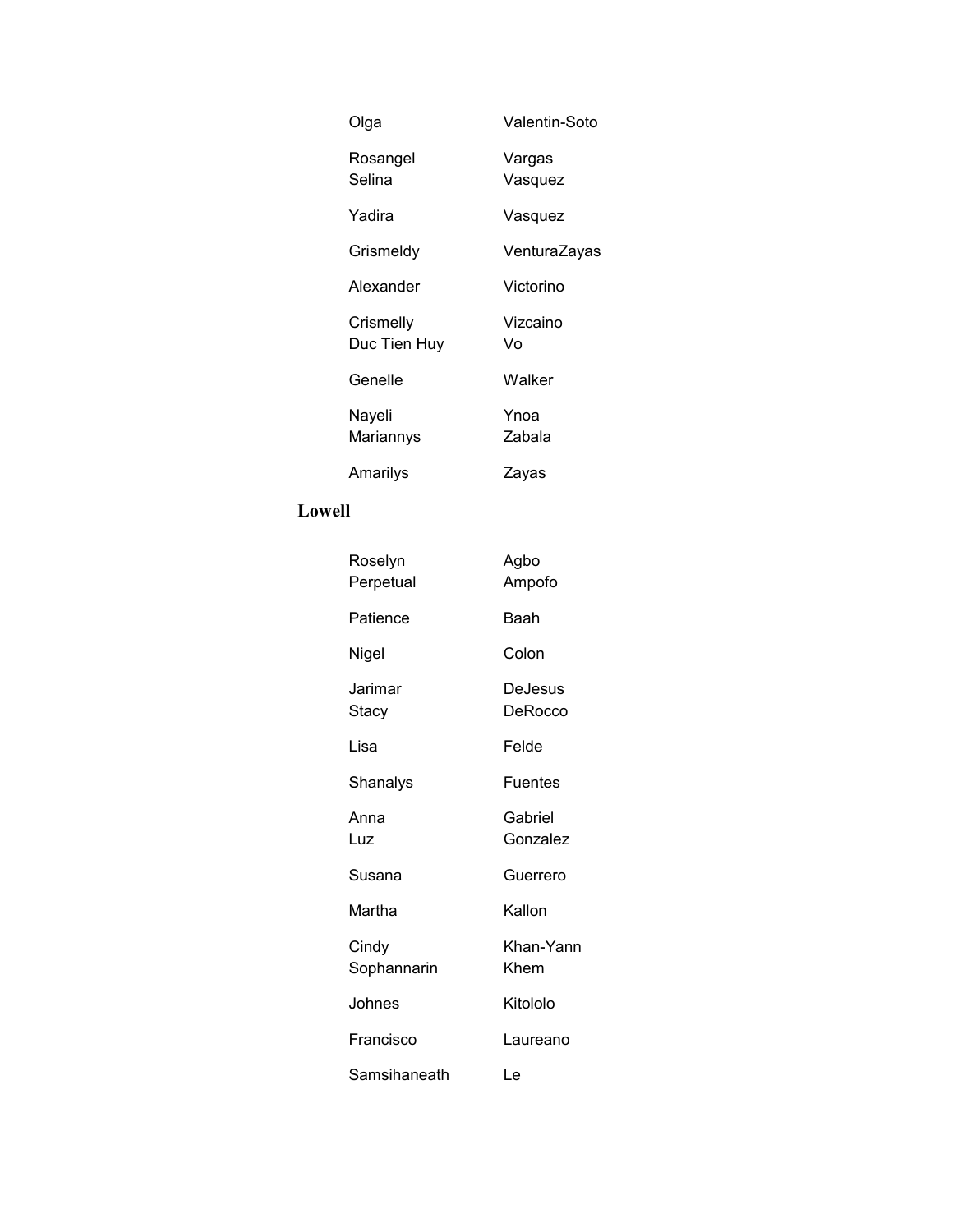| Isabella<br>Damaris     | Martin<br>Mbugua    |
|-------------------------|---------------------|
| Shauna                  | McCord              |
| Tasha<br>Kayley         | Melo<br>Moran       |
| Amanda                  | Nickerson           |
| Serah                   | Njoroge             |
| Hailey                  | Noel                |
| Ashley<br>Aaron         | Pinto<br>Preas      |
| Alyandra                | Ramos               |
| Luis<br>Jorge           | Raudales<br>Ribeiro |
| Aaliyah                 | Rodriguez           |
| Joel                    | Serrano             |
| Robert<br>Cecelia       | Shepherd<br>Soto    |
| Jayne                   | Tinega              |
| Sanerica                | Yeam                |
| Lynn                    |                     |
| Sarah                   | Castille            |
| Jared                   | Coppola             |
| Allissa                 | <b>Flint Kummel</b> |
| <b>Malden</b>           |                     |
| Danielle                | Catucci             |
| Kelsey                  | Griggs              |
| <b>Marstons Mills</b>   |                     |
| Jessie<br><b>Medway</b> | Edwards             |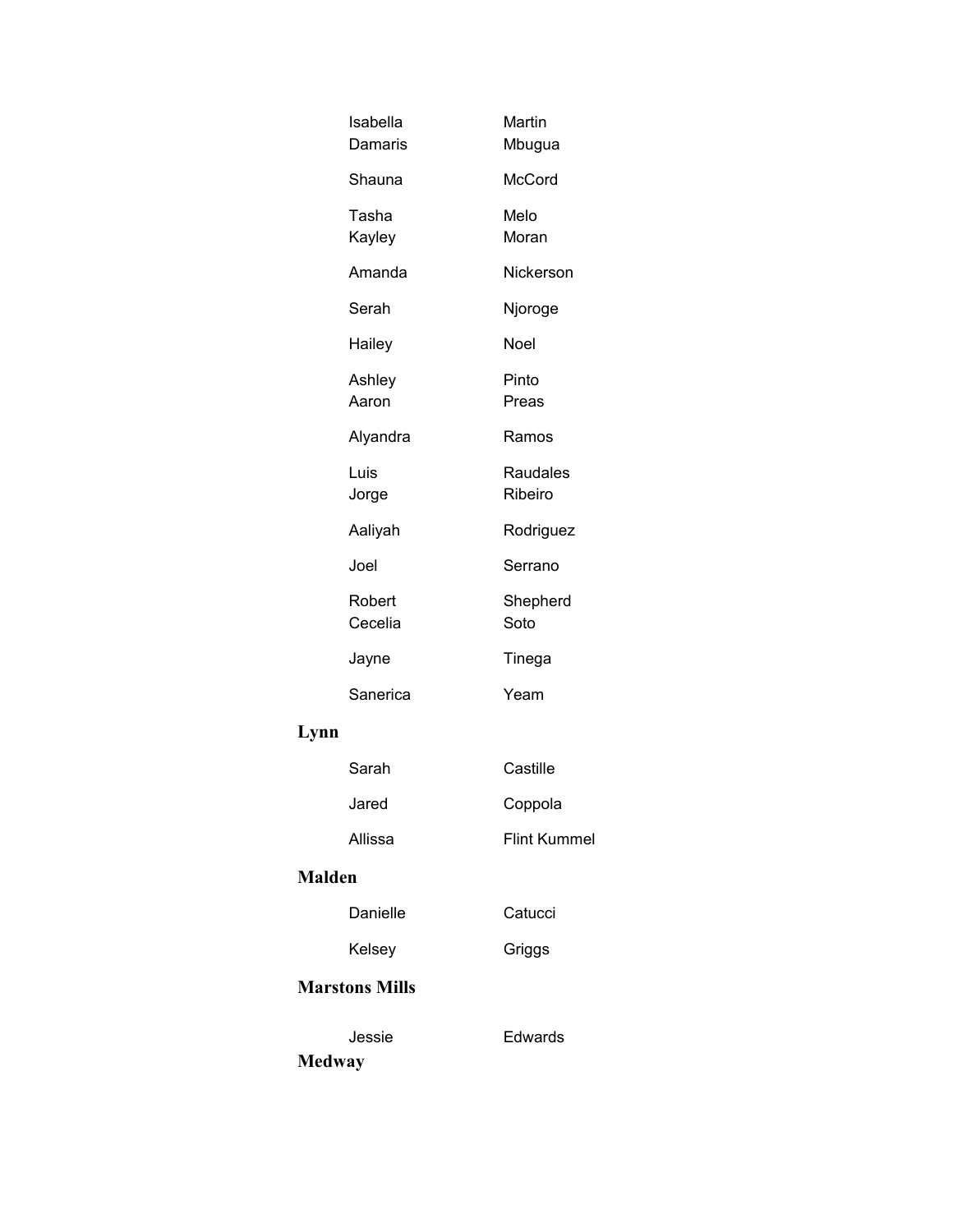| Nicole             | Daniels             |
|--------------------|---------------------|
| <b>Merrimac</b>    |                     |
| Shawn              | Bond                |
| Emma               | Boyd                |
| Cassandra          | Davis               |
| Michelle<br>Jake   | DiGregorio<br>Etter |
| Benjamin           | Gagnon              |
| Sarah              | Hersey              |
| Lynne<br>Mackenzie | Jeuvelis<br>Maguire |
| Sarah              | Mead                |
| Elijah             | <b>Miles</b>        |
| Liam<br>Clara      | O'Neil<br>Petry     |
| Colby              | Pratt               |
| Sarah              | Sanford             |
| Koray<br>Mark      | Sargut<br>Schmidt   |
| Katherine          | Townsend            |

#### **Methuen**

| Yormali<br>Ayat    | AlmontePayano<br>Althaher |
|--------------------|---------------------------|
| Christopher        | Anderson                  |
| Lauren             | Aponte                    |
| Abigail            | Archambault               |
| Joshua             | Auger                     |
| Alicia<br>Kimberly | Aviles<br>Baez            |
| Lariza             | Balbuena                  |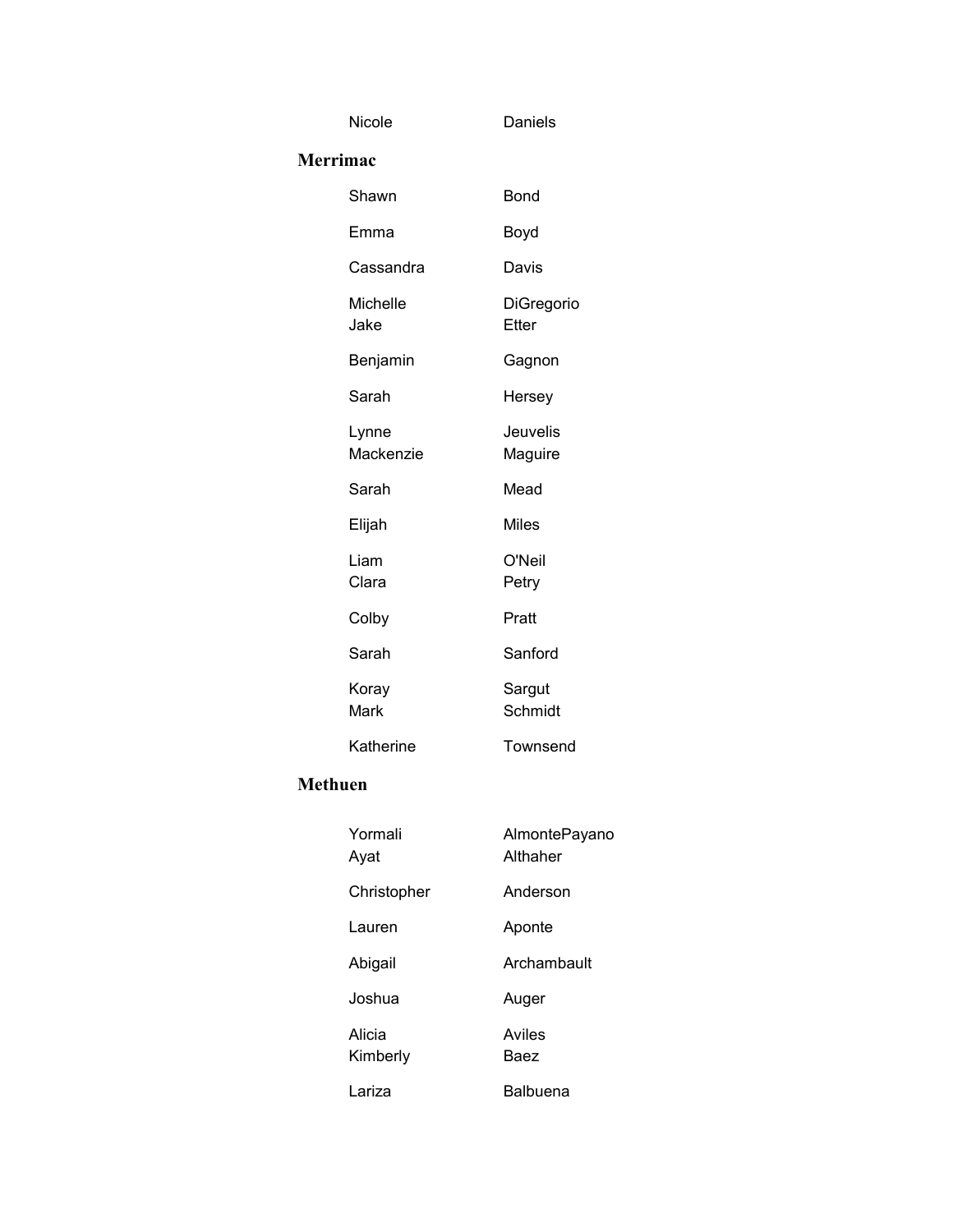| Joseph                          | Barry                         |
|---------------------------------|-------------------------------|
| Michael                         | <b>Basiliere</b>              |
| <b>Michelle</b><br><b>Brian</b> | Becotte<br><b>Belen</b>       |
| Shania                          | Berard                        |
| ShannonMarie<br>Heather         | <b>Berry</b><br>Bonanno-Baker |
| Heather                         | <b>Brillant</b>               |
| Jennifer                        | <b>Burke</b>                  |
| Joseph                          | <b>Burke</b>                  |
| Kaitlyn<br>Liane                | <b>Busta</b><br>Cadette       |
| Yonandi                         | Calderon                      |
| Caroline<br>Raquel              | Calla<br>Camacho              |
| Joselyn                         | Capellan                      |
| Yarisa                          | Carrasco                      |
| Elizabeth<br>Nathan             | Caux<br>Christensen-Padilla   |
| Tiffany                         | Couture                       |
| Roydan                          | Cruz                          |
| Devin<br>Ayoub                  | Cummings<br>Darkaoui          |
| Alexandra                       | DeVoe                         |
| Adadkmary                       | Delbrey                       |
| Ashley<br>Arianna               | Derome<br>Desharnais          |
| David                           | Detora                        |
| Olivia                          | Di Trapano                    |
| Lindsey<br>Victoria             | <b>DiBella</b><br>DiGrazia    |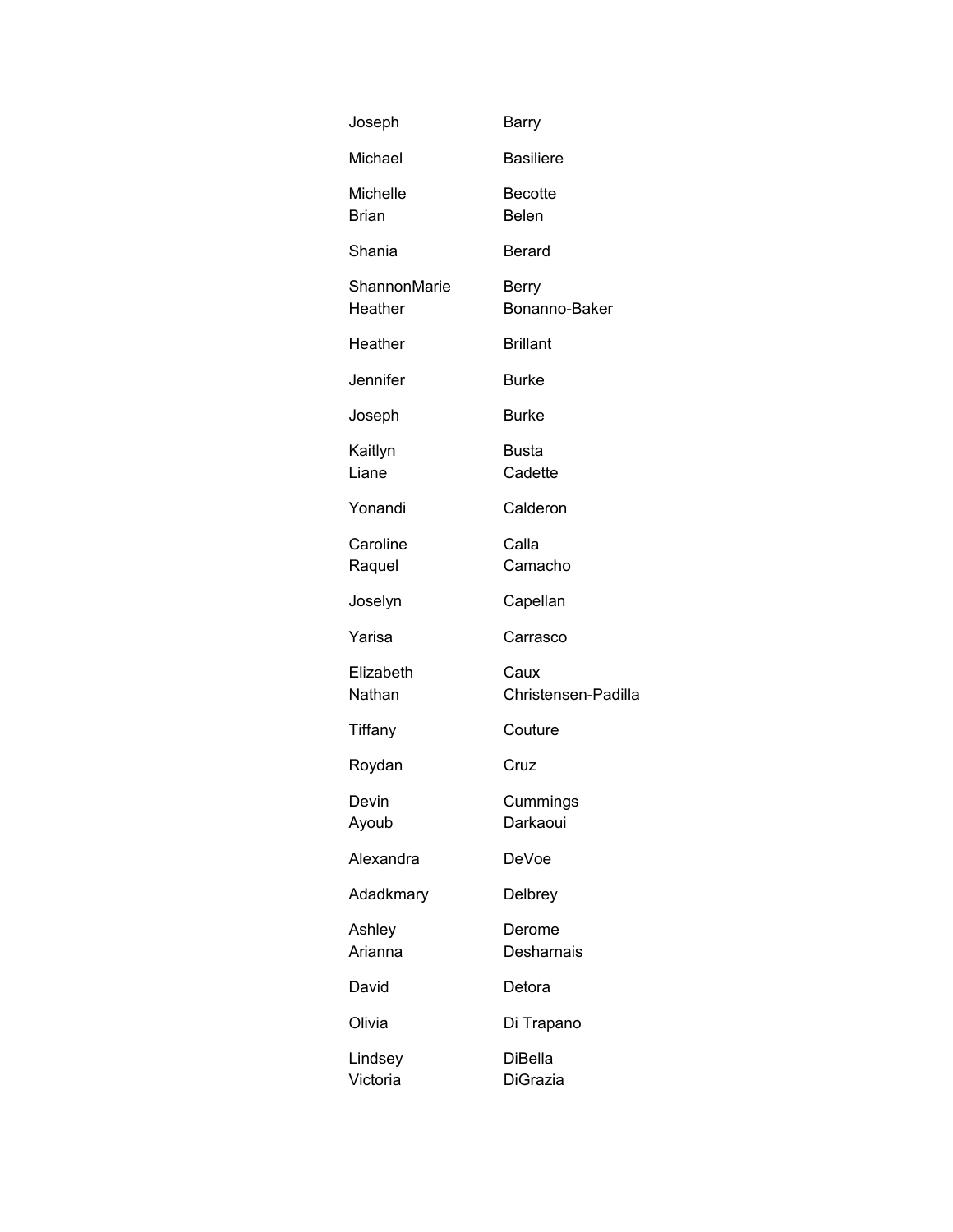| Alysha                | DiZoglio                       |
|-----------------------|--------------------------------|
| Wilmer                | <b>DislaSena</b>               |
| Lynsi                 | Dupont                         |
| Tiffaney<br>Charles   | Dzioba<br>Edgerly              |
| Yanira                | Espinal                        |
| Aimee<br>Adain        | Feliciano<br>Fernandez-Jimenez |
| Owen                  | Foote                          |
| Joseph                | Galvin                         |
| Joshua                | Garcia                         |
| Abigail<br>Mackenzie  | Garside<br>George              |
| David                 | Gill                           |
| Giovanna<br>Alisa     | Giuffrida<br>Gonzalez          |
| Antony                | Gonzalez                       |
| Cristina              | Gonzalez                       |
| Tia<br>Lyndsey        | Gordon<br>Gorman               |
| Meagan                | Grant                          |
| Julia                 | Greenwood                      |
| Gianna<br>Marisa      | Grelle<br>Griffing             |
| Ralphtalie            | Guerrier                       |
| Joseph                | Guzman                         |
| Caroline<br>Christina | Hamilton<br>Hannigan           |
| Anna                  | Heisler-Hargreaves             |
| Eriana                | Hernandez                      |
| Jahissa               | Hernandez                      |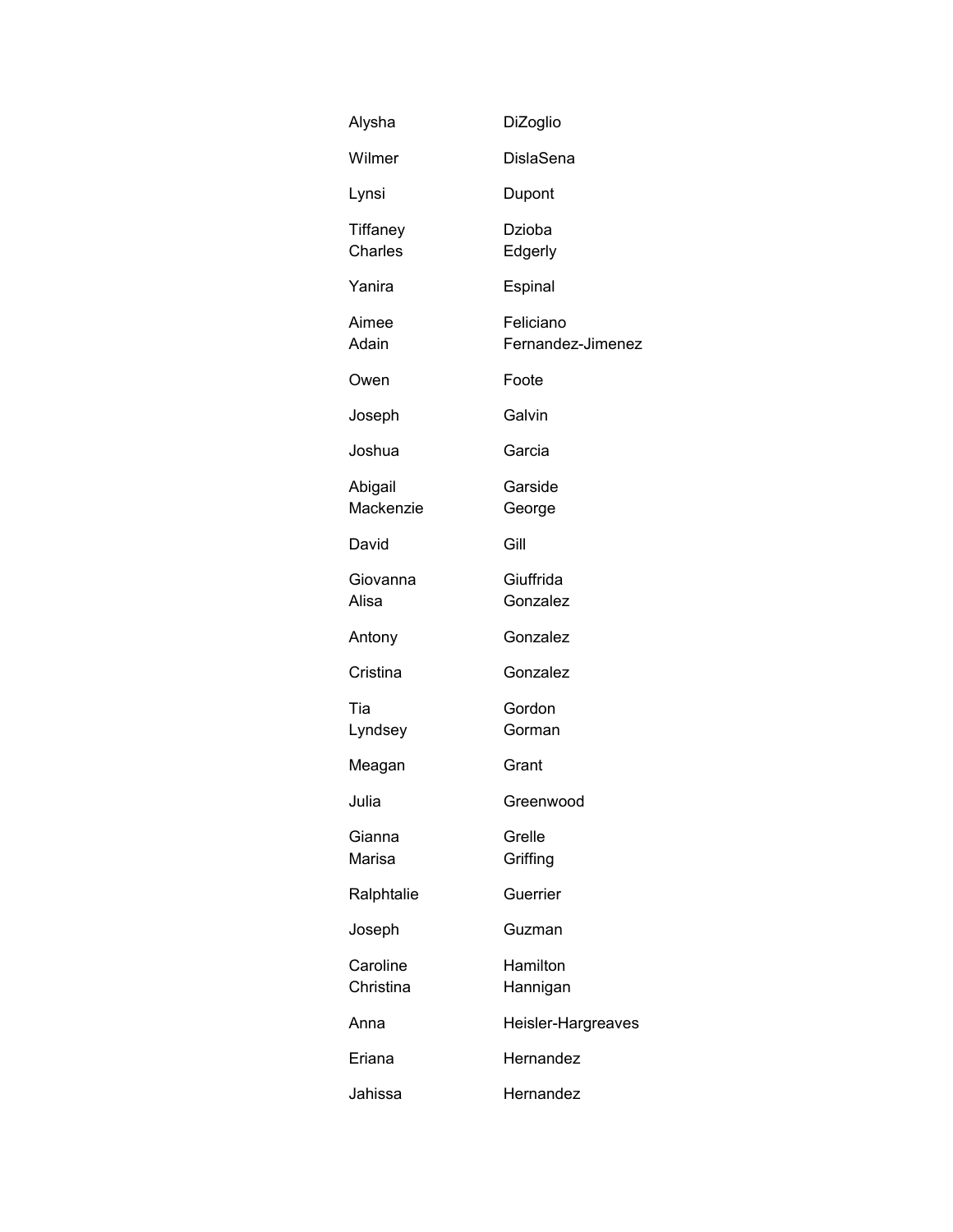| Victoria              | <b>Hicks</b>        |
|-----------------------|---------------------|
| Jasmine               | Hong                |
| Kassandra             | <b>Huertas</b>      |
| Zoe                   | Jezierski           |
| Jenna<br>Lucas        | Joseph<br>Joslin    |
| Samuel                | Karagiorgos         |
| Aya<br>Jennifer       | Khatoun<br>Kienle   |
| Jale                  | Kodak               |
| Shannon               | Kryzynski           |
| Lauren                | Langlois            |
| Jeral<br><b>Steve</b> | Laureano<br>Le      |
| Tam                   | Le                  |
| Ryan<br>Neisha        | Lowey<br>Lugo       |
| Stacey                | Luis                |
| Amelia                | Lustenberger        |
| Melanie<br>Samuel     | Lutz<br>Mailloux    |
| Jules                 | Marcelin            |
| Katherine             | Marquez             |
| Emily<br>Heather      | McGovern<br>Mercier |
| Hasnaa                | Merghad             |
| John                  | Miller              |
| Alex<br>Ariel         | Montanez<br>Montas  |
| Perminas              | Ndungi              |
| Ryan                  | Noonan              |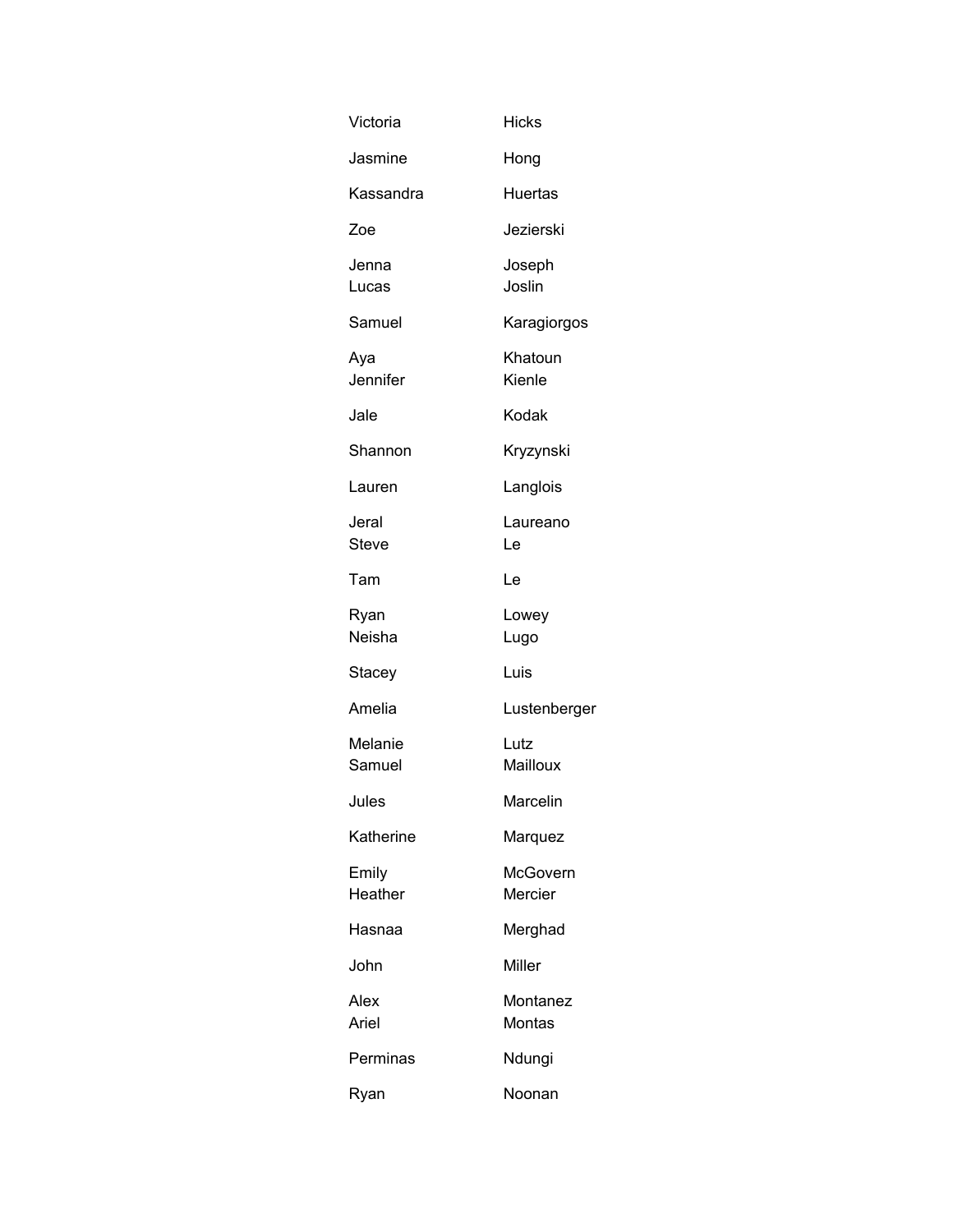| Mayra<br>Susan     | Ortiz<br>Ortiz                |
|--------------------|-------------------------------|
| Angelica           | Oyola                         |
| Cassandra          | Palacios                      |
| Ashley             | Parolisi                      |
| Toni-Ann<br>Alexa  | Pavao<br>Payamps              |
| Jasmin             | Pereyra                       |
| Monica<br>Debra    | Perez<br>Porter               |
| Doris              | Posada                        |
| Sabrina            | Powers                        |
| Jonathan           | Quezada                       |
| Catherine<br>Rizky | Ripalda-Visajel<br>Riyanto    |
| Chelsea            | Robichaud                     |
| Chloe<br>Maria     | Robinson<br>Rocha             |
| Felix              | Rochell Gil                   |
| Marleny            | Rodriguez                     |
| Rosa<br>Orlenny    | RojasRegalado<br>Romano Abreu |
| Denise             | Rosa                          |
| Marcos             | Ruiz                          |
| Lindsay<br>Kathryn | Saad<br>Saade                 |
| Charles            | Schoonmaker                   |
| Makenzie           | Sevigny                       |
| lan<br>Nikawri     | Shea<br>Silverio              |
| Makayla            | StOnge                        |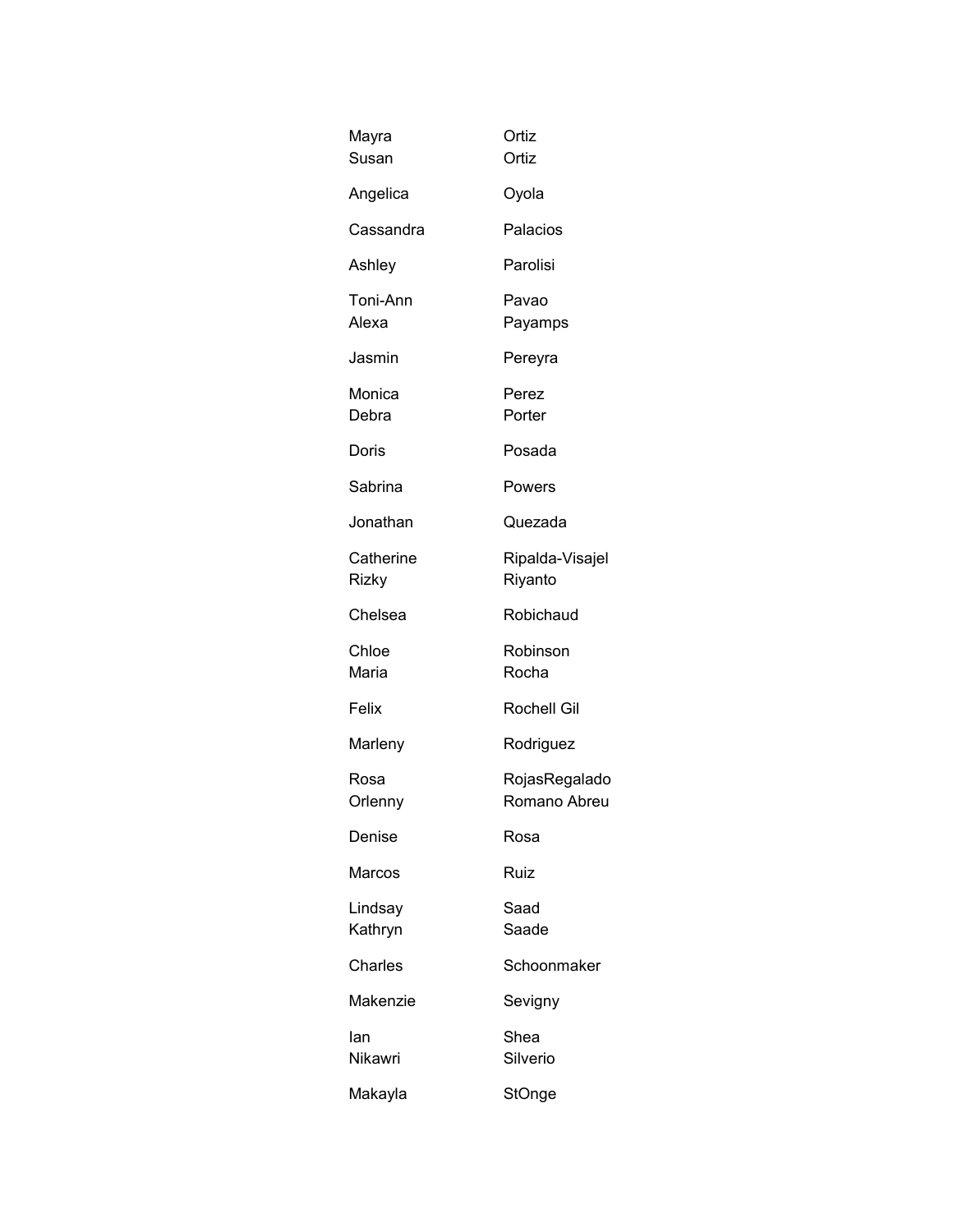| Carly                   | Steinfeld                 |
|-------------------------|---------------------------|
| James<br><b>Tatiana</b> | Suleski<br><b>Taveras</b> |
| Kaley                   | Thibault                  |
| Pham                    | Tran                      |
| James                   | Trussell                  |
| Grayson<br>Silvia       | Unitt<br>Urena-Polanco    |
| Jenka                   | Valdez                    |
| Lucas<br>David          | Vales<br>Valley           |
| <b>Brian</b>            | Vargas                    |
| Vanessa                 | Vasquez                   |
| Yadira                  | Vasquez Polanco           |
| Marlene<br>Norfeny      | Velez<br>Ventura          |
| Althea                  | Vigniero                  |
| Christopher<br>Miranda  | Walkowicz<br>Wallace      |
| Nicholas                | Walsh                     |
| Yvan                    | Watson                    |
| Elie<br>Ermeline        | Wazen<br>Winner           |
| <b>Brianna</b>          | Witham-Clark              |
| Lili                    | Zhou                      |
| Lily<br>Shakira         | Zins<br>figueroa          |
|                         |                           |

# **Middleboro**

Jessica Newey

**Middleton**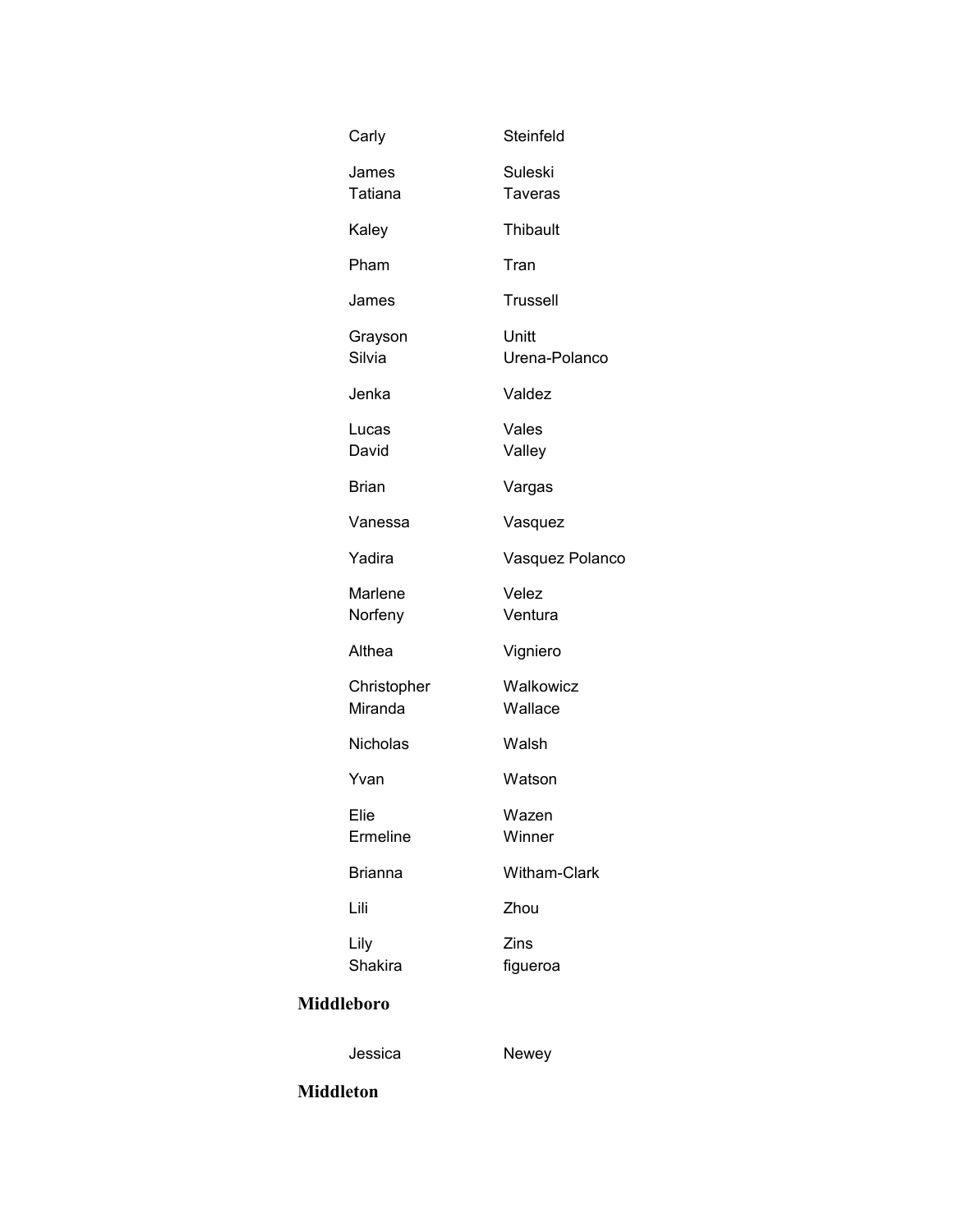|                 | Dylan                         | Duval                 |
|-----------------|-------------------------------|-----------------------|
|                 | Amanda                        | Surprenant            |
| <b>Millbury</b> |                               |                       |
| <b>Newbury</b>  | Julia                         | Mukhutdinov           |
|                 | Kali                          | Dodier                |
| Newburyport     |                               |                       |
|                 | Elias                         | Abbott                |
|                 | Gabrielle                     | Baril                 |
|                 | Stephanie                     | Bell                  |
|                 | Alicia<br>Jeanette            | Catalano<br>Cattan    |
|                 | Eunice                        | Clifton               |
|                 | Ethan                         | Doherty               |
|                 | Madison<br>Bailey             | Duford<br>Fogel       |
|                 | Erin                          | Gershuny              |
|                 | Shanna                        | Guy                   |
|                 | Kimberley<br>Jesse            | Logue<br><b>Malis</b> |
|                 | Katelyn                       | McLaren               |
|                 | Tyler                         | Moody                 |
|                 | Kelsey<br>Michael             | Nazzaro<br>O'Donnell  |
|                 | <b>Bailey</b>                 | O'Neal                |
|                 | Veronica                      | Poirier               |
|                 | Jacob<br><b>North Andover</b> | Traylor               |
|                 | Katherine                     | Albrecht              |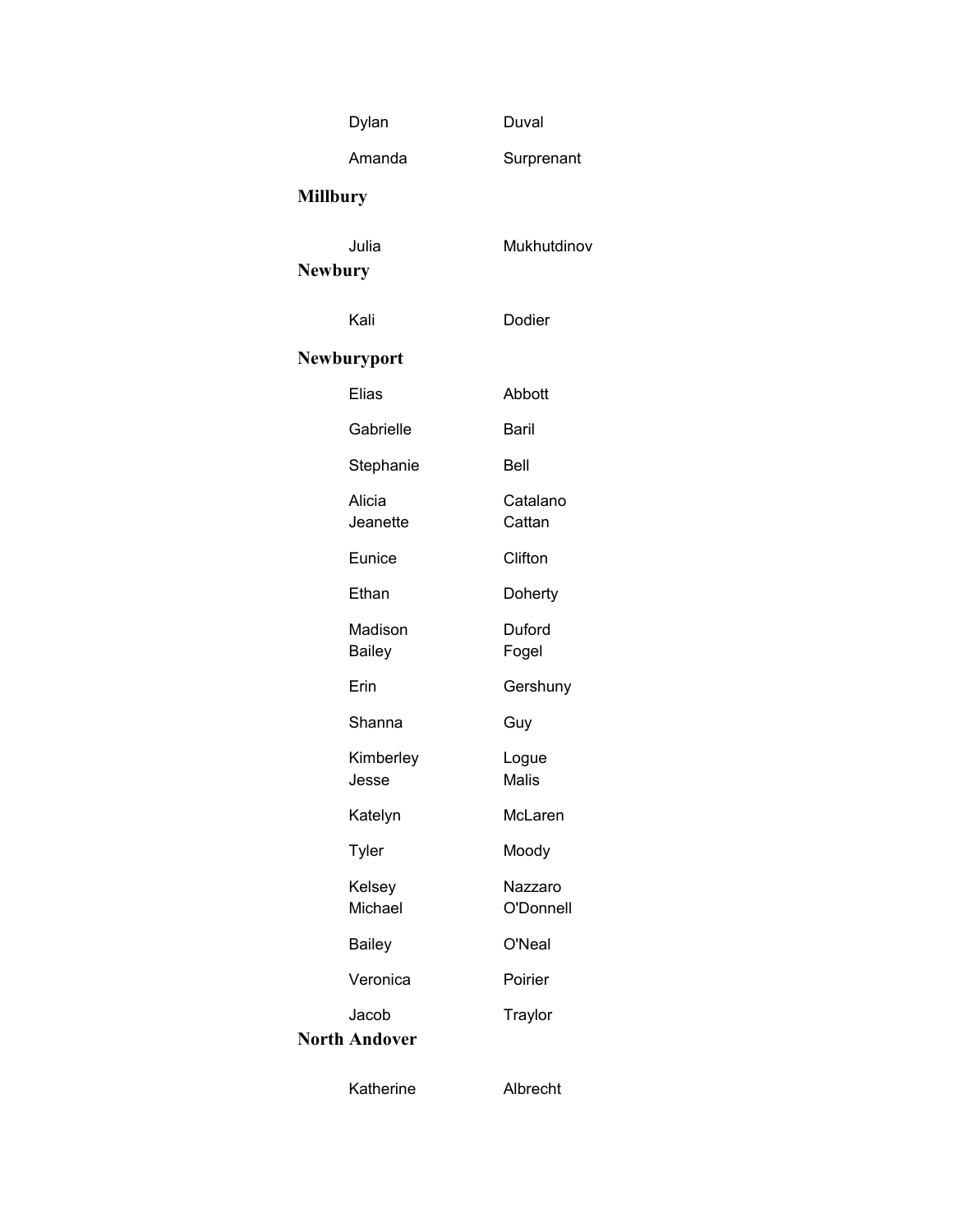| Jocelyn            | Avila-Frias               |
|--------------------|---------------------------|
| Christy            | Calixto                   |
| Emily              | Caron                     |
| Courtney<br>Ariana | Carpenter<br>Cepeda       |
| Jordyn             | Curcio                    |
| Yenelsi            | De La Cruz Martinez       |
| Victoria           | Deniega                   |
| Kristin<br>Alec    | Dunbar<br>Eisenhood       |
| Jonathan           | Fernandez                 |
| Natalie<br>Matthew | Fothergill<br>Fuller      |
| Olivia             | Gagne                     |
| Vivian             | Gaul                      |
| Mark               | Gauthier                  |
| Joshua<br>Nisaly   | Giampietro<br>Gonzalez    |
| Abhishek           | Gupte                     |
| Sheyla<br>Jakob    | Gutierrez<br>Hamel-Porter |
| Laurie             | Hashem                    |
| Larissa            | Hentschel                 |
| Jihun<br>Jacob     | Hyun<br>Ingram            |
| Sayne              | Jimenez                   |
| Alexis             | Johnson                   |
| Catriona<br>Sanh   | LaGrassa<br>Ly            |
| Linda              | Marino                    |
| Desirae            | Masterson                 |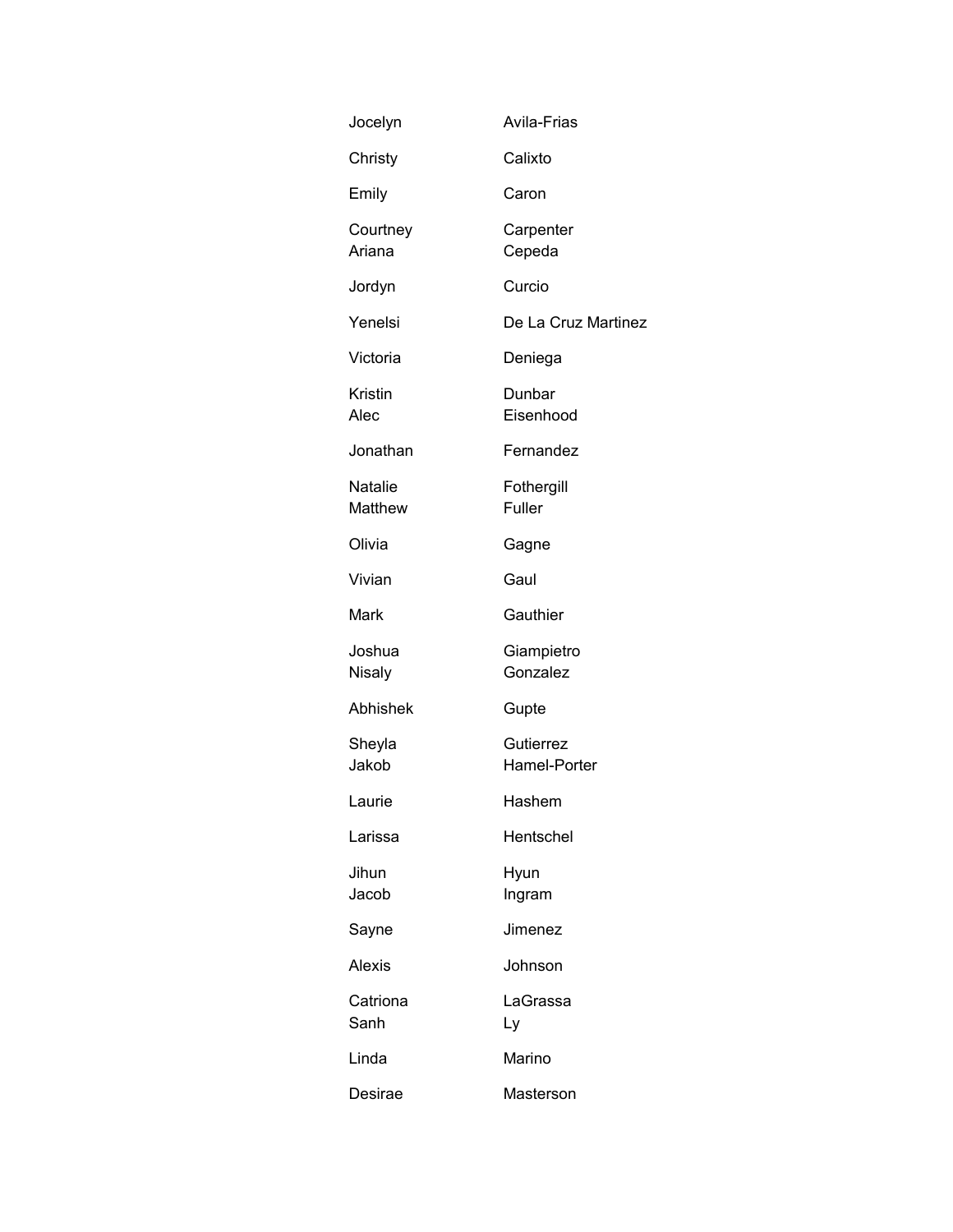| Daniel<br>Carlos        | McGrath<br>Mendez   |
|-------------------------|---------------------|
| Isabella                | Morton              |
| Geoffrey                | Prugh               |
| Sophia<br>John          | Regan<br>Richmond   |
| Jayden                  | Rios                |
| Hannah                  | Risacher            |
| Yaman                   | Shbieb              |
| Victoria<br>Tyler       | Sibeleski<br>Thomas |
| Katiany                 | Toledo              |
| Aida<br>Sebastian       | Vargas<br>Vente     |
| Leo                     | Wellock             |
| Nikola                  | Whittlesey          |
| Ramses                  | Zawil               |
| <b>North Chelmsford</b> |                     |
| Francisca               | Gyekyewa            |
| Wilson                  | McCormack           |
| <b>North Grafton</b>    |                     |
| Shadi                   | Azari               |
| <b>North Reading</b>    |                     |
| Rebecca                 | Kelley              |
| Juliana                 | MacAdams            |
| Peabody                 |                     |
| Michael                 | Coon                |
| <b>Nicolas</b>          | Fiory               |
| Meagan                  | Lemelin             |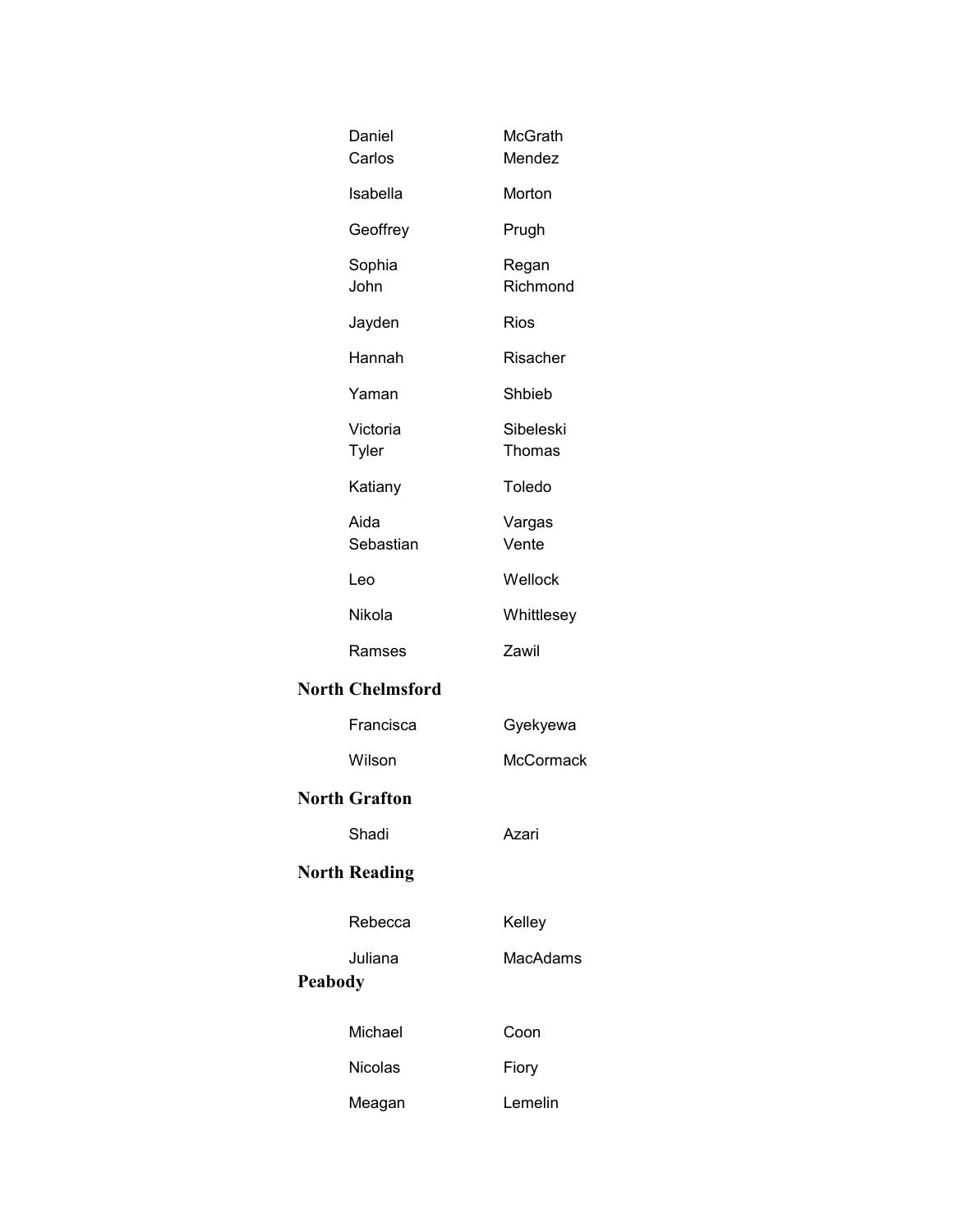|               | Kayla             | Slepoy                     |
|---------------|-------------------|----------------------------|
|               | Kayla             | <b>Trites</b>              |
| Reading       |                   |                            |
|               | Annie             | McDougall                  |
|               | Evan              | O'Connell                  |
| <b>Revere</b> |                   |                            |
|               | Pedro<br>Mohammed | <b>Bretas</b><br>ElAnyaoui |
|               | Candace           | Lepage                     |
| Rockport      |                   |                            |
| <b>Rowley</b> | Joseph            | Muzio                      |
|               | Cathalina         | Eisan                      |
|               | Michael<br>Emily  | MacRae<br>Muzi             |
| Roxbury       |                   |                            |
|               | Cecilio           | Aguilera                   |
| <b>Salem</b>  |                   |                            |
|               | Kiana             | Fedele                     |
|               | Kristina          | Ferguson                   |
| Salisbury     |                   |                            |
|               | Jessica<br>Hayden | Alcantara<br>Ayotte        |
|               | Shannon           | Cloutier                   |
|               | Jessica           | Demand                     |
|               | Maille<br>Justin  | Dobson<br>Dolloff          |
|               | Reese             | Fowler                     |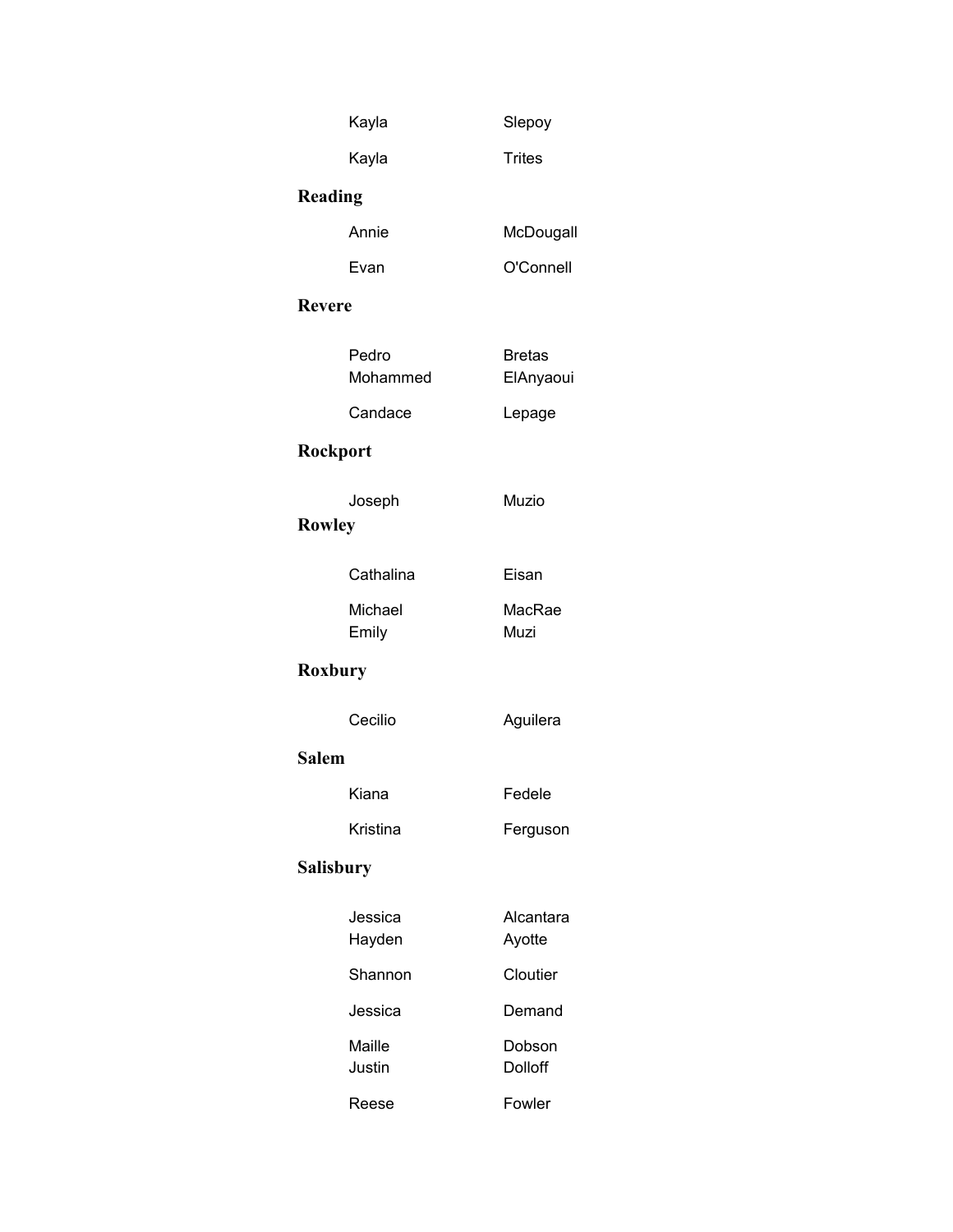| Angelina                     | Jouraij                     |
|------------------------------|-----------------------------|
| Emma<br>Peter                | Leahy<br>Marion             |
| Emma                         | Motherway                   |
| Rachel                       | Phillips                    |
| Lindsay                      | Shepard                     |
| Jeannette<br>Joshua          | Sheridan<br><b>Stevens</b>  |
| Alyssa                       | Stone                       |
| Nathan                       | Williamson                  |
| <b>Natalie</b>               | Wooldridge                  |
| Kassandra<br>Saugus          | York                        |
| <b>Nicholas</b>              | McLeod                      |
| Todd                         | Tringale                    |
| <b>Shrewsbury</b>            |                             |
| Daniella                     | Milord                      |
| <b>Somerville</b>            |                             |
| Elena<br><b>South Boston</b> | Karavannykh                 |
| Cassandra                    | <b>St Thomas</b>            |
| <b>Stoneham</b>              |                             |
| Sinai<br>Kelsey              | Arroyo Hernandez<br>Corbett |
| Swampscott                   |                             |
| Savannah                     | Ferrier                     |
| <b>Tewksbury</b>             |                             |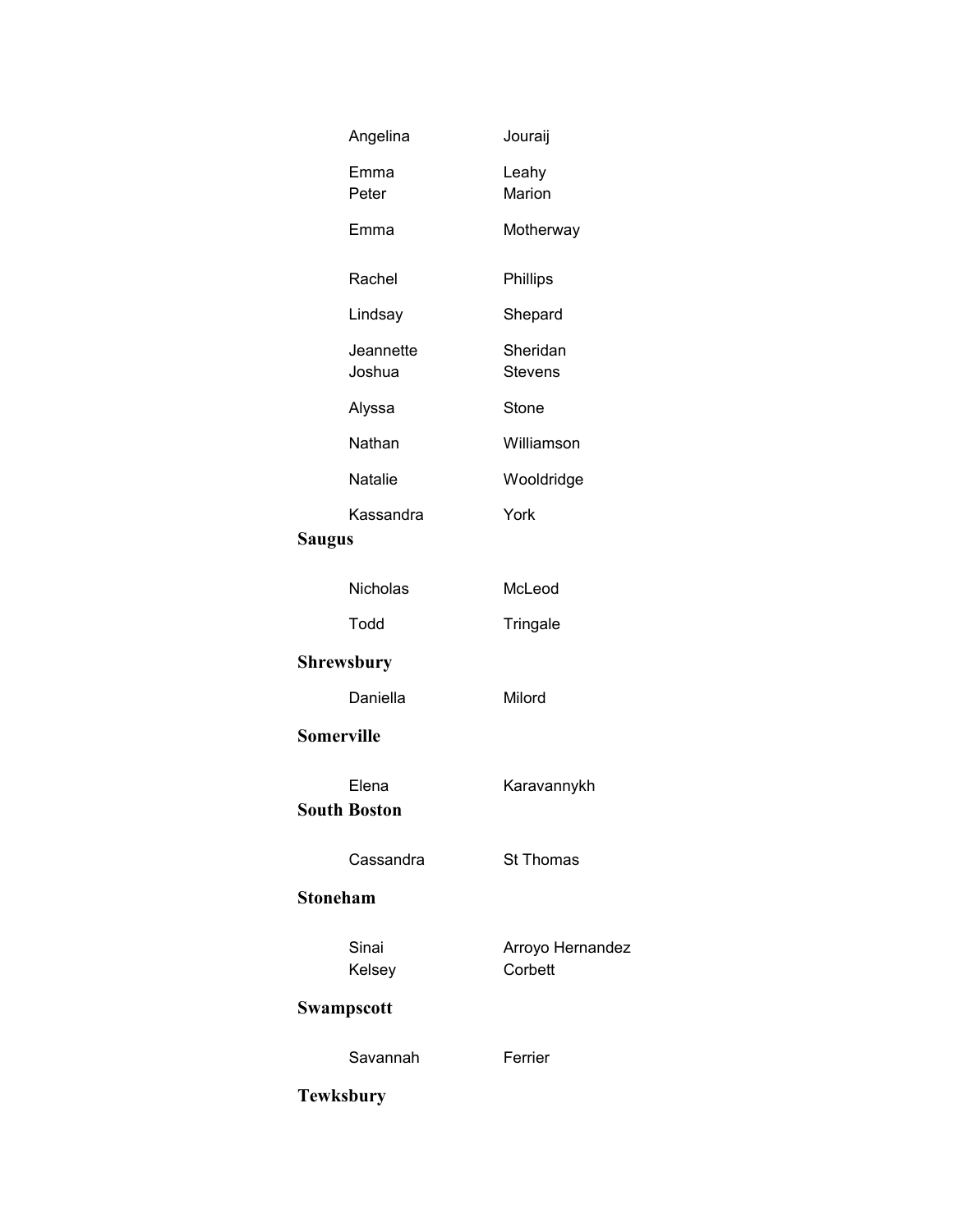| Daniela             | <b>Cameron Santos</b> |
|---------------------|-----------------------|
| Vanessa             | Emanuel               |
| Noah                | LaMonica              |
| Nevaeh<br>Alyssa    | Larkin<br>Piccolo     |
| Gina                | Puccia                |
| <b>Topsfield</b>    |                       |
| Siv                 | Roeder                |
| Tyngsboro           |                       |
| Kayla               | <b>DiCicco</b>        |
| Megan               | Provencher            |
| Wakefield           |                       |
| Antonio             | Anastasiades          |
| Waltham             |                       |
| Nicole              | Litvin                |
| <b>West Newbury</b> |                       |
| Olivia              | Draper                |
| Eliza               | Fahey                 |
| Candace             | Peltier               |
| Gabriela<br>Micaela | Pena<br>Pena          |
| Jacob               | <b>Taylor</b>         |
| Laney               | Towle                 |
| Anita<br>Westford   | Ulfelder              |
| <b>Trinity</b>      | Cook                  |
| Whitinsville        |                       |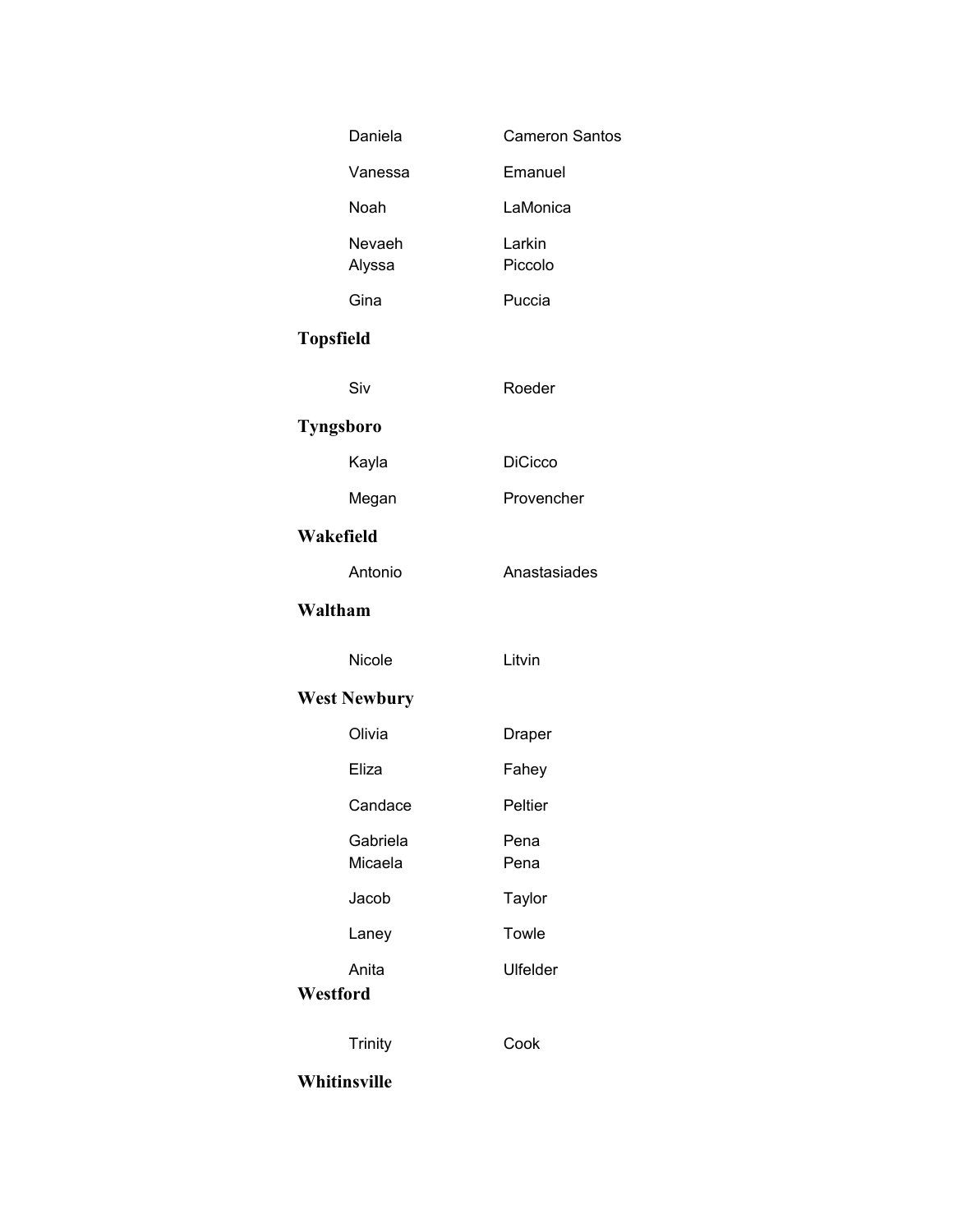|    | Rebecca               | Harrigan            |
|----|-----------------------|---------------------|
|    | Wilmington            |                     |
|    | Kate                  | Calvoni             |
|    | Laurie                | Farrell             |
|    | Cody<br>Ling          | Johnson<br>Juergens |
|    | Kendra                | Prezioso            |
|    | Tanisha               | Reddick             |
|    | Melissa<br>Winchendon | Rubino              |
|    | Meghan                | <b>Black</b>        |
|    | Winthrop              |                     |
|    | Alyssa                | Roche               |
|    | Woburn                |                     |
|    | Roberto               | Candelario          |
|    | Jacqueline            | Rodwell             |
| ME | <b>Maine</b>          |                     |
|    | <b>Bucksport</b>      |                     |
|    | Kelsie                | Roberge             |
|    | <b>Kittery</b>        |                     |
|    | Madison               | Andrews             |
|    | Scarborough           |                     |
|    | Jyoti                 | Jain                |
|    | Neha                  | Jain                |
| MI | Michigan              |                     |
|    | Escanaba              |                     |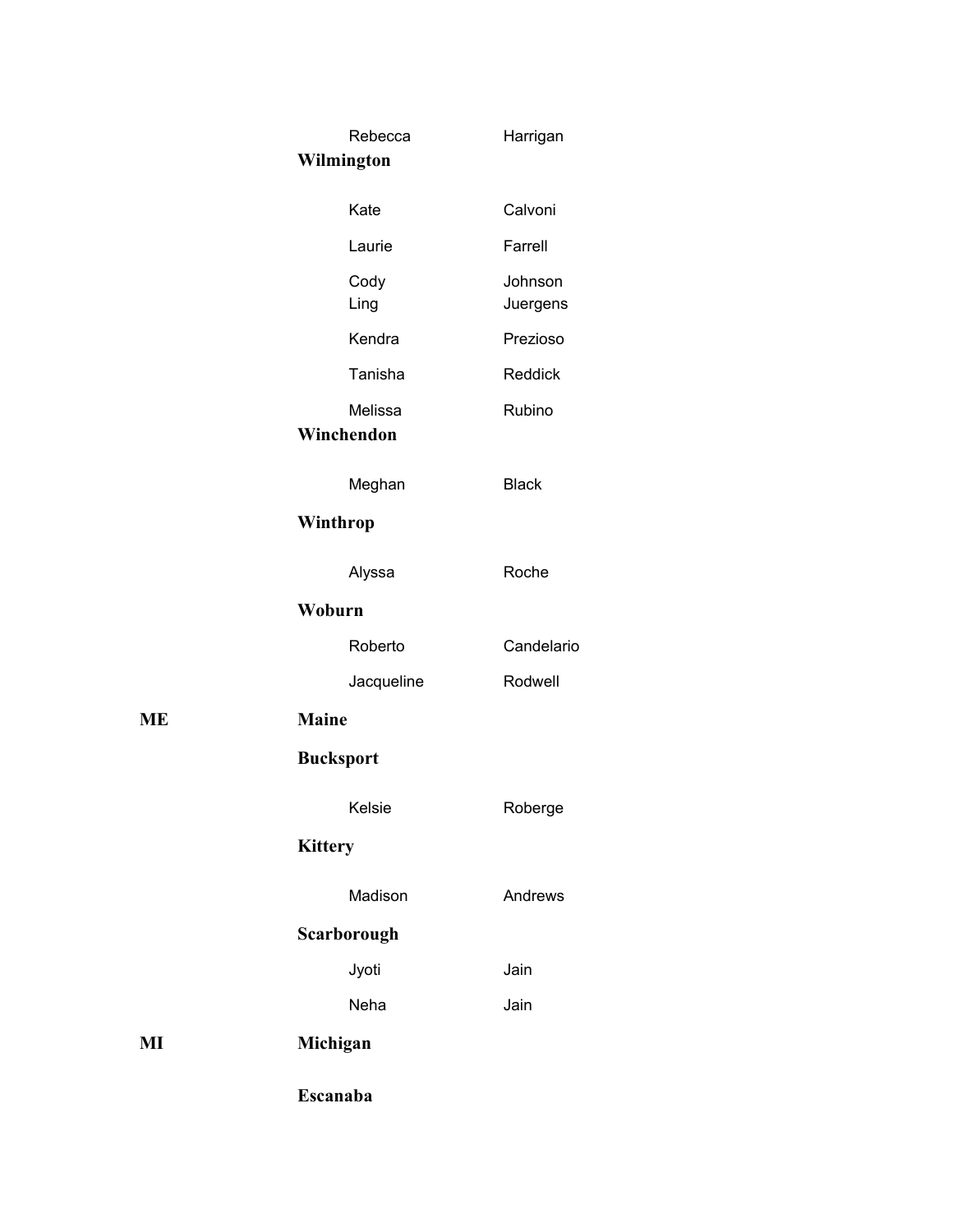Garth Wickham

**NH New Hampshire**

## **Atkinson**

|                  | Diana<br>Kailyn    | <b>Burke</b><br><b>Burke</b> |
|------------------|--------------------|------------------------------|
|                  | Chelsea            | <b>Burridge</b>              |
|                  | Benjamin           | Raiti                        |
|                  | Emily              | Robillard                    |
| <b>Auburn</b>    | Anna               | Skidgel                      |
|                  | <b>Brittany</b>    | Davis                        |
| <b>Brookline</b> |                    |                              |
|                  | Kyle               | Hsu                          |
| <b>Chester</b>   |                    |                              |
|                  | Max                | Laing                        |
|                  | Amanda             | <b>Souliotis</b>             |
| <b>Danville</b>  |                    |                              |
|                  | Hayden             | Bean                         |
|                  | Haley              | Clark                        |
|                  | Olivia             | Hughes                       |
| <b>Derry</b>     | Christine          | Medeiros                     |
|                  | Moses              | Abreu                        |
|                  | Isabella           | <b>Behm</b>                  |
|                  | Rebecca<br>Antonia | <b>Burke</b><br>Catanzariti  |
|                  | Frank              | Gulezian                     |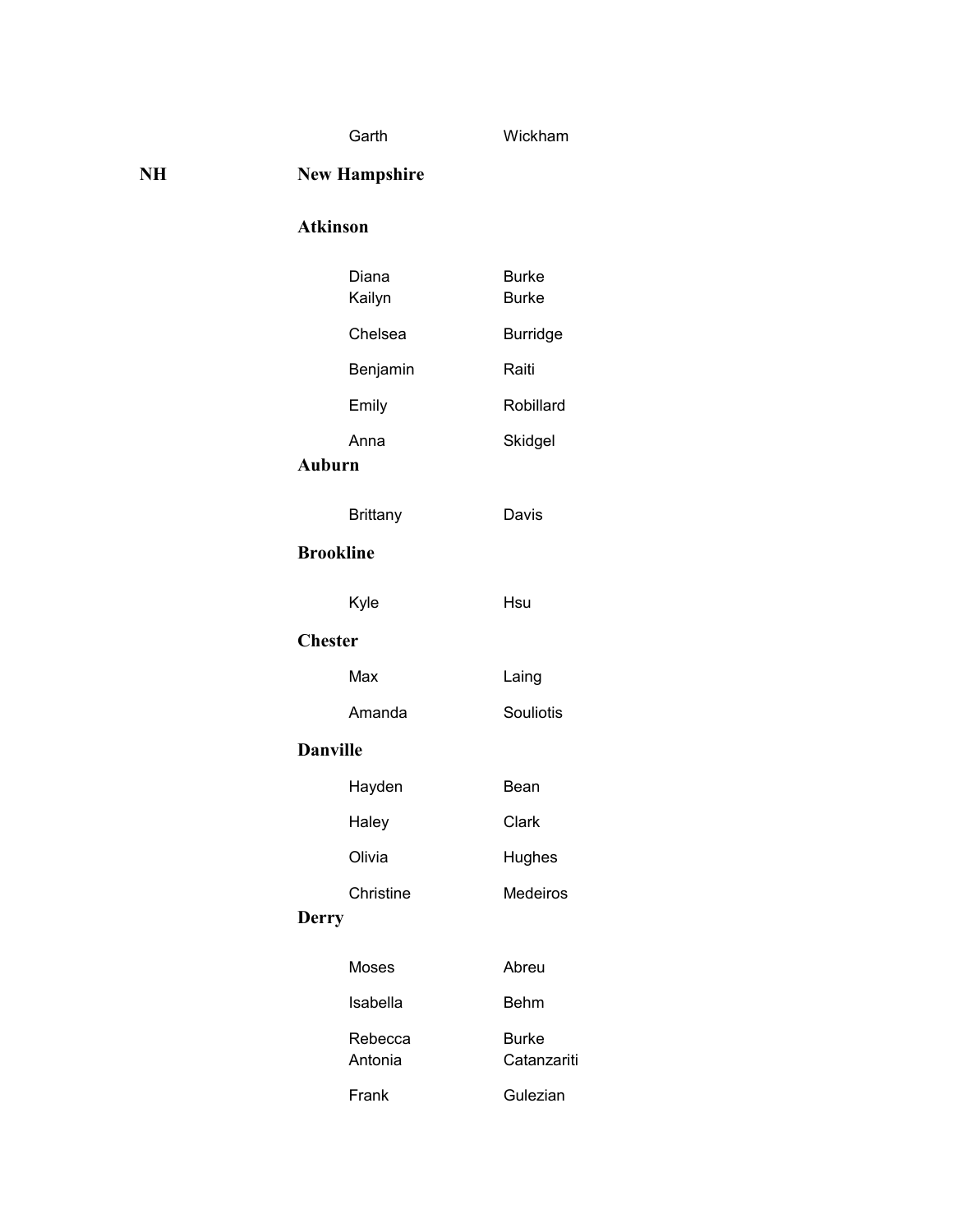| Tanner                  | Jordan             |  |
|-------------------------|--------------------|--|
| Melissa<br>Molly        | Madden<br>Manter   |  |
| Jordan                  | Nadeau             |  |
| Corinne                 | Powell             |  |
| Taylor                  | Watts              |  |
| <b>Dover</b>            |                    |  |
| Michael                 | Lear               |  |
| Sarah                   | Richer             |  |
| <b>East Hampstead</b>   |                    |  |
| Molly                   | Dutilley           |  |
| Angela<br>Amanda        | Martel<br>Patey    |  |
| Katie                   | Tahan              |  |
| <b>East Kingston</b>    |                    |  |
| Noelle<br><b>Exeter</b> | <b>DiVeglia</b>    |  |
| Tammy                   | Hume               |  |
| Elizabeth<br>Maghan     | Ouimet<br>Reed     |  |
| <b>Hampstead</b>        |                    |  |
| Amber                   | <b>Blatnik</b>     |  |
| Jenna<br>Samantha       | Collins<br>D'Amico |  |
| Matthew                 | Kostandin          |  |
| Rachel                  | Porter             |  |
| Ashlee                  | Weatherbee         |  |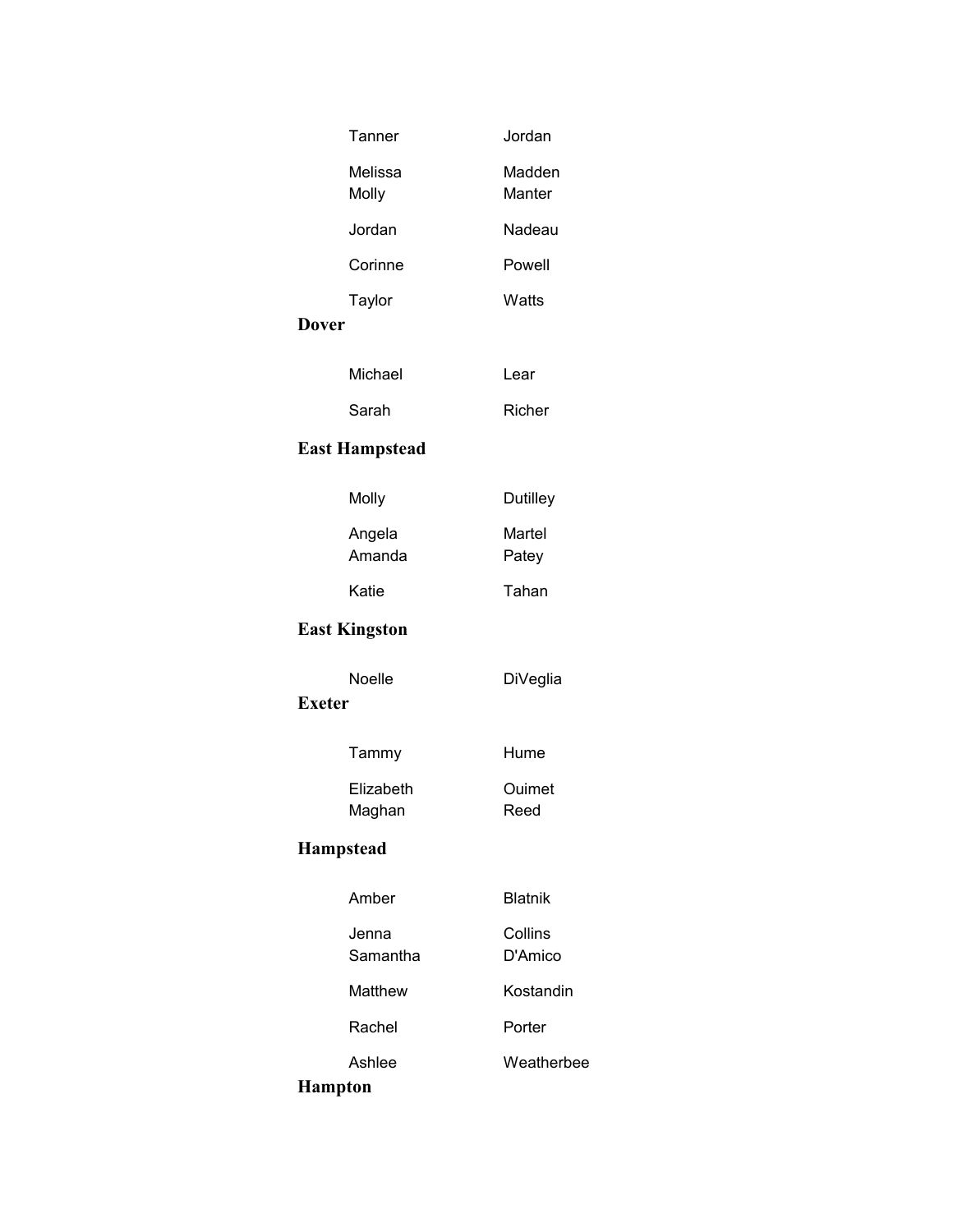|                 | Patricia                | Antlitz             |
|-----------------|-------------------------|---------------------|
|                 | Michael                 | <b>Ellis</b>        |
|                 | Aaron                   | Padellaro           |
|                 | <b>Hampton Falls</b>    |                     |
|                 | Ross                    | Kenney              |
| <b>Hudson</b>   |                         |                     |
|                 |                         |                     |
|                 | Shari<br>Chelsea        | Durand<br>Mahoney   |
|                 | Darion                  | <b>Summers</b>      |
| <b>Kingston</b> |                         |                     |
|                 |                         |                     |
|                 | Jaime                   | Adams               |
|                 | <b>Brent</b><br>Madelyn | Doughty<br>Schubert |
|                 | Tanya                   | Shaw                |
|                 | Amanda                  | Williams            |
| Lee             |                         |                     |
|                 | Heather                 | Whitford            |
| Litchfield      |                         |                     |
|                 | James                   | Cardello            |
|                 | Londonderry             |                     |
|                 | Lindsey                 | Rice                |
|                 | <b>Manchester</b>       |                     |
|                 | Marcus                  | Cutrona             |
|                 | Tanya                   | Flanagan            |
|                 | William                 | Lopata              |
|                 | Mayrelis                | <b>Martinez</b>     |
|                 | Angel                   | Ruiz-Camacho        |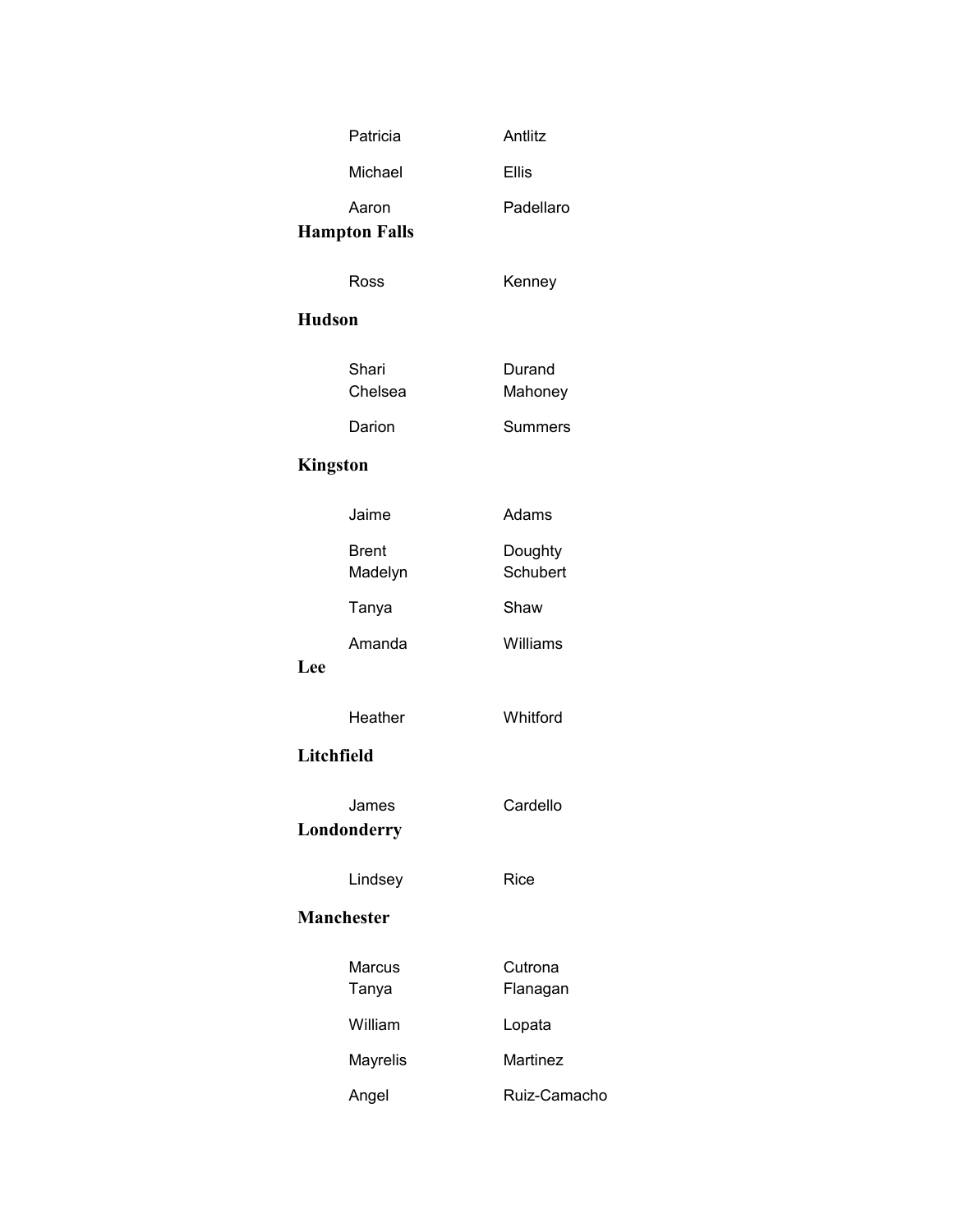|                  | Melissa                             | <b>Rusler</b>       |
|------------------|-------------------------------------|---------------------|
|                  | Akash                               | Saini               |
|                  | Stephanie                           | Vey                 |
| <b>Merrimack</b> |                                     |                     |
|                  | Matheus                             | <b>Batista</b>      |
|                  | Matthew                             | Hutchinson          |
|                  | John                                | Swarbrick           |
| <b>Nashua</b>    |                                     |                     |
|                  | Alexandria                          | <b>Baker</b>        |
|                  | Jillian                             | Dulac               |
| <b>Newton</b>    |                                     |                     |
|                  | Timothy                             | Bobola              |
|                  | Meagan<br>Kaleigh                   | Crossman<br>Donegan |
|                  | Aimee                               | Guinard             |
|                  | Nathaniel<br>Sydni                  | King<br>Lynch       |
|                  | Stephanie                           | Ouimette            |
|                  | Keira                               | Real                |
|                  | Alyssa                              | Rehrauer            |
|                  | Christian<br><b>Newton Junction</b> | Vongphakdy          |
|                  | Gregory                             | Palmer              |
| Pelham           |                                     |                     |
|                  | <b>Brianna</b>                      | <b>Beland</b>       |
|                  | Mikayla                             | <b>Bianchi</b>      |
|                  | Catherine                           | Gravel              |
|                  | Alessandro<br>Jennifer              | Patalano<br>Paul    |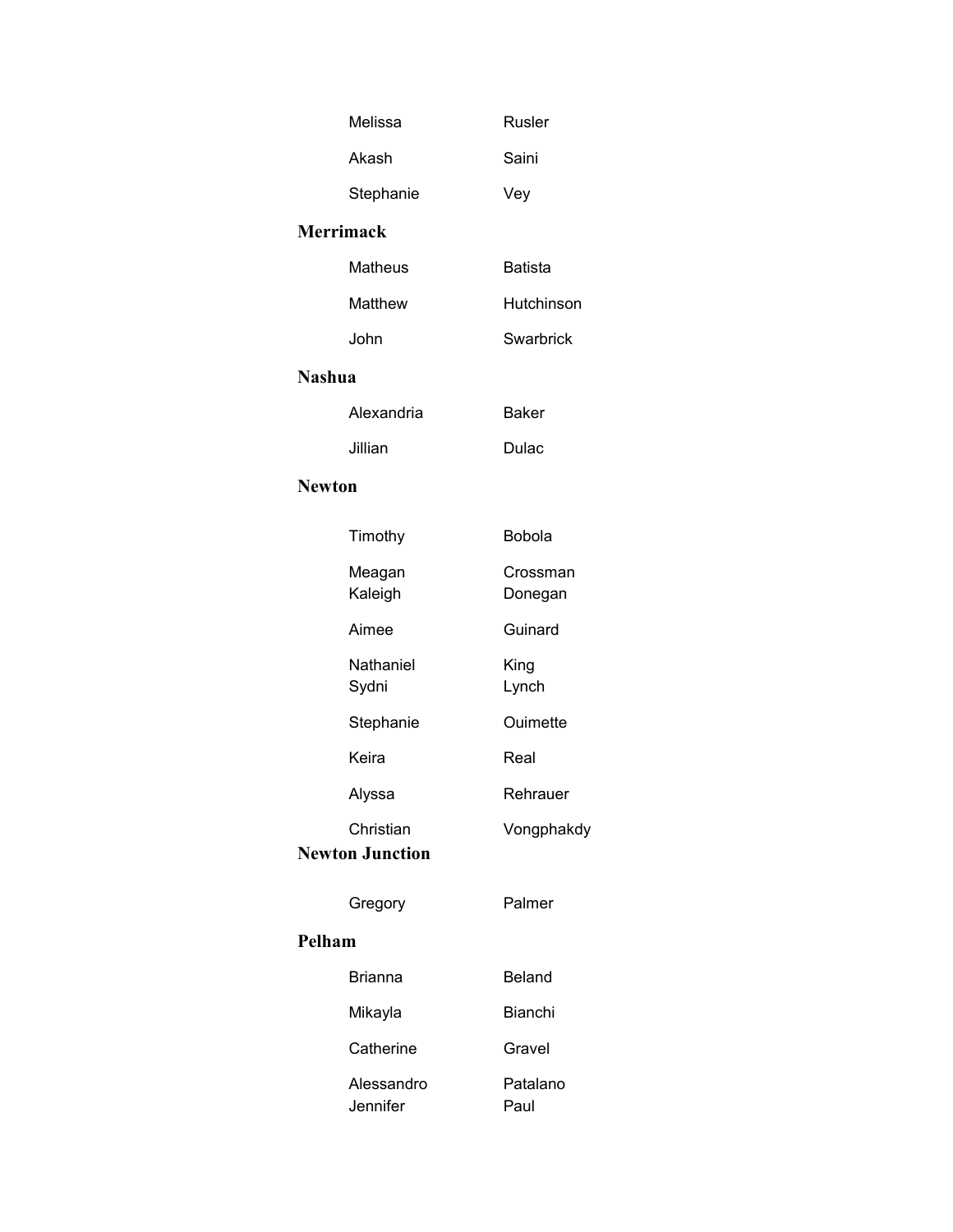Jillian Regan

#### **Plaistow**

|              | Jean-Christophe<br>Julie | Boudreau<br><b>Budek</b> |
|--------------|--------------------------|--------------------------|
|              | Benjamin                 | Comeau                   |
|              | Ashley                   | Crowley                  |
|              | Ashley<br>Maddison       | DiVito<br>Flibotte       |
|              | <b>Brenda</b>            | Fritchy                  |
|              | Jordyn                   | Goodwin                  |
|              | Georgia                  | Groudas                  |
|              | Katie                    | Lacroix                  |
|              | Tyler<br>Kayla           | Paquin<br>Raymond        |
|              | Sergio                   | Rodriguez                |
|              | lain                     | Sidor                    |
|              | Amanda                   | Smith                    |
|              | Zoe                      | <b>Thomas Cooper</b>     |
| Raymond      |                          |                          |
|              | Lindsay                  | Fuller                   |
|              | Ceilidh                  | McCarthy                 |
| <b>Salem</b> |                          |                          |
|              | Josephine                | Austria                  |
|              | Kali                     | Bergeron                 |
|              | Nicole<br>Allison        | <b>DiChiara</b><br>Hamel |
|              | Michaela                 | Hamel                    |
|              | Jane                     | Hannon                   |
|              | Walaeddine               | Hounane                  |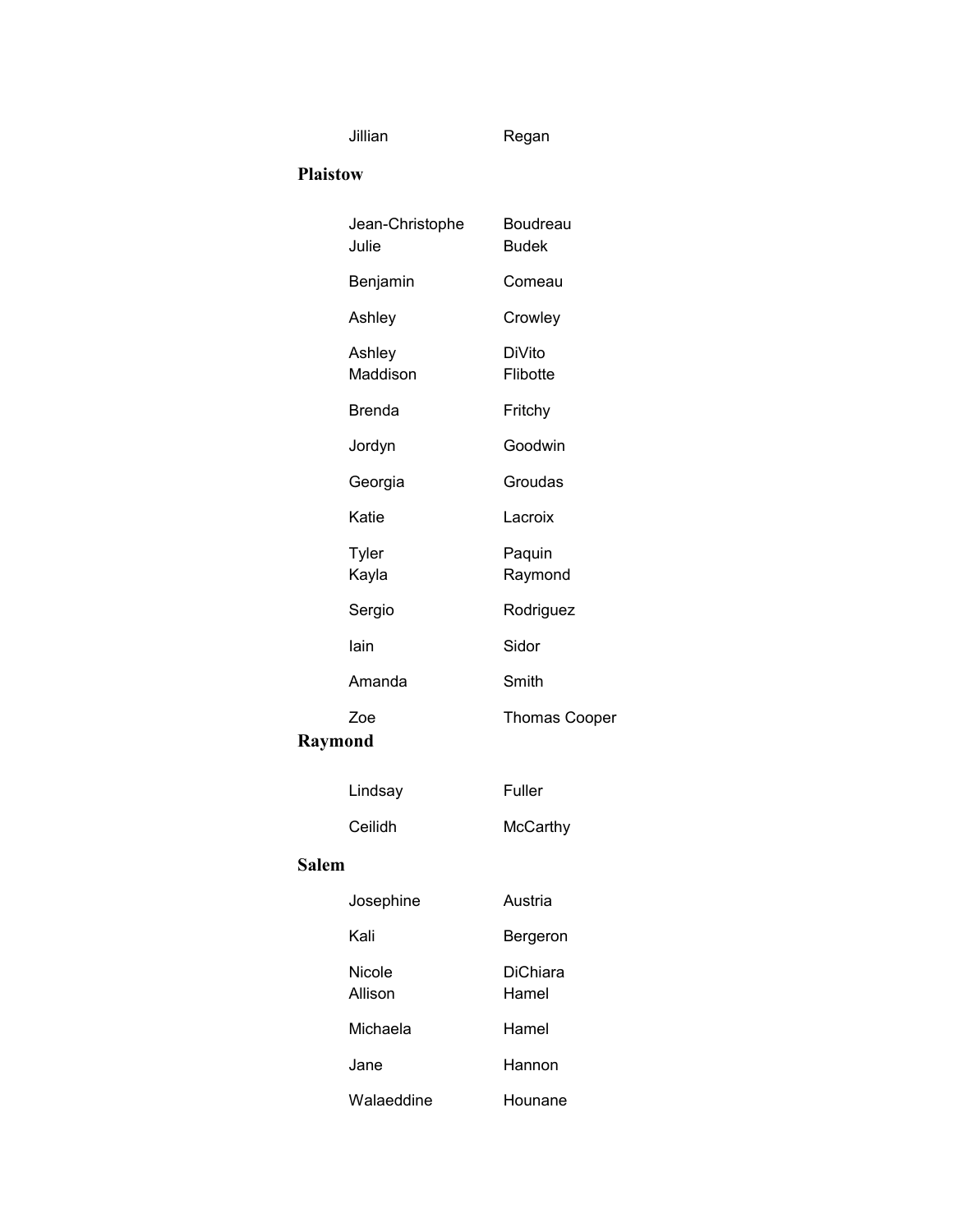|                 | Harrington                 | Javier                 |
|-----------------|----------------------------|------------------------|
|                 | Andrew                     | Lacson                 |
|                 | Madison                    | Lair                   |
|                 | Thomas<br>Vanessa          | Lakos<br>Marsden       |
|                 | Rachel                     | Mastrogiacomo          |
|                 | Kyra                       | McLean                 |
|                 | Megan<br>Danielle          | Monterrosa<br>Piercey  |
|                 | Lauren                     | Rafferty               |
|                 | Cooper                     | Ribaudo                |
|                 | Leah                       | Rodier                 |
|                 | Cameron                    | Roux                   |
|                 | <b>Brenda</b>              | Walsh                  |
|                 | Paris                      | Wright                 |
| <b>Sandown</b>  |                            |                        |
|                 | Owen                       | Bower                  |
|                 | Hannah                     | Dolloff                |
|                 | Shannon<br>Abigail         | Duffy<br><b>Hawkes</b> |
|                 | Margaret                   | Higham                 |
|                 | Jennifer                   | Keen                   |
|                 | Lucinda                    | Quinney                |
|                 | <b>Brenna</b><br>Tammylynn | Roy<br>Saben           |
|                 | Stephen                    | Sousa                  |
| <b>Seabrook</b> |                            |                        |
|                 | Jenna                      | Crosbie                |
|                 | Savanna                    | Greene                 |
|                 | Christopher                | Guarino                |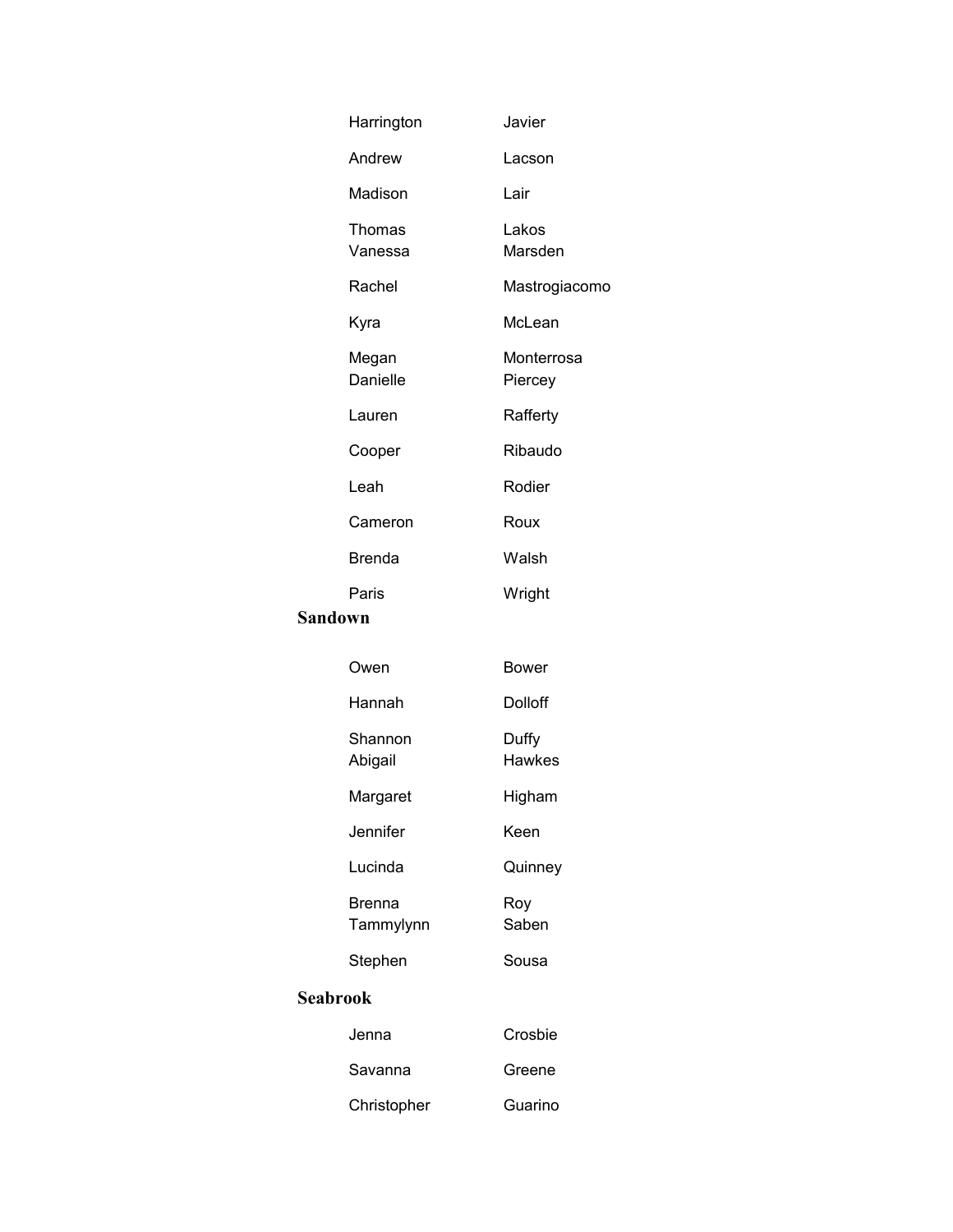|    | Samantha<br>Rose           | Key<br>Slayton         |
|----|----------------------------|------------------------|
|    | David                      | Vandal                 |
|    | <b>South Hampton</b>       |                        |
|    | Michael<br><b>Stratham</b> | Zale                   |
|    | Kaitlyn                    | Freeman                |
|    | Windham                    |                        |
|    | Heather<br><b>Brianna</b>  | <b>Blake</b><br>Carter |
|    | Stephanie                  | Gosselin               |
|    | Thomas                     | Grassi                 |
| OН | Ohio                       |                        |
|    | Elyria                     |                        |
|    | Tatsiana                   | Haliankevich           |
| RI | <b>Rhode Island</b>        |                        |
|    | Providence                 |                        |
|    | Cameron                    | Wessel                 |
| VT | <b>Vermont</b>             |                        |
|    | Underhill                  |                        |
|    | Amy                        | Bombard                |